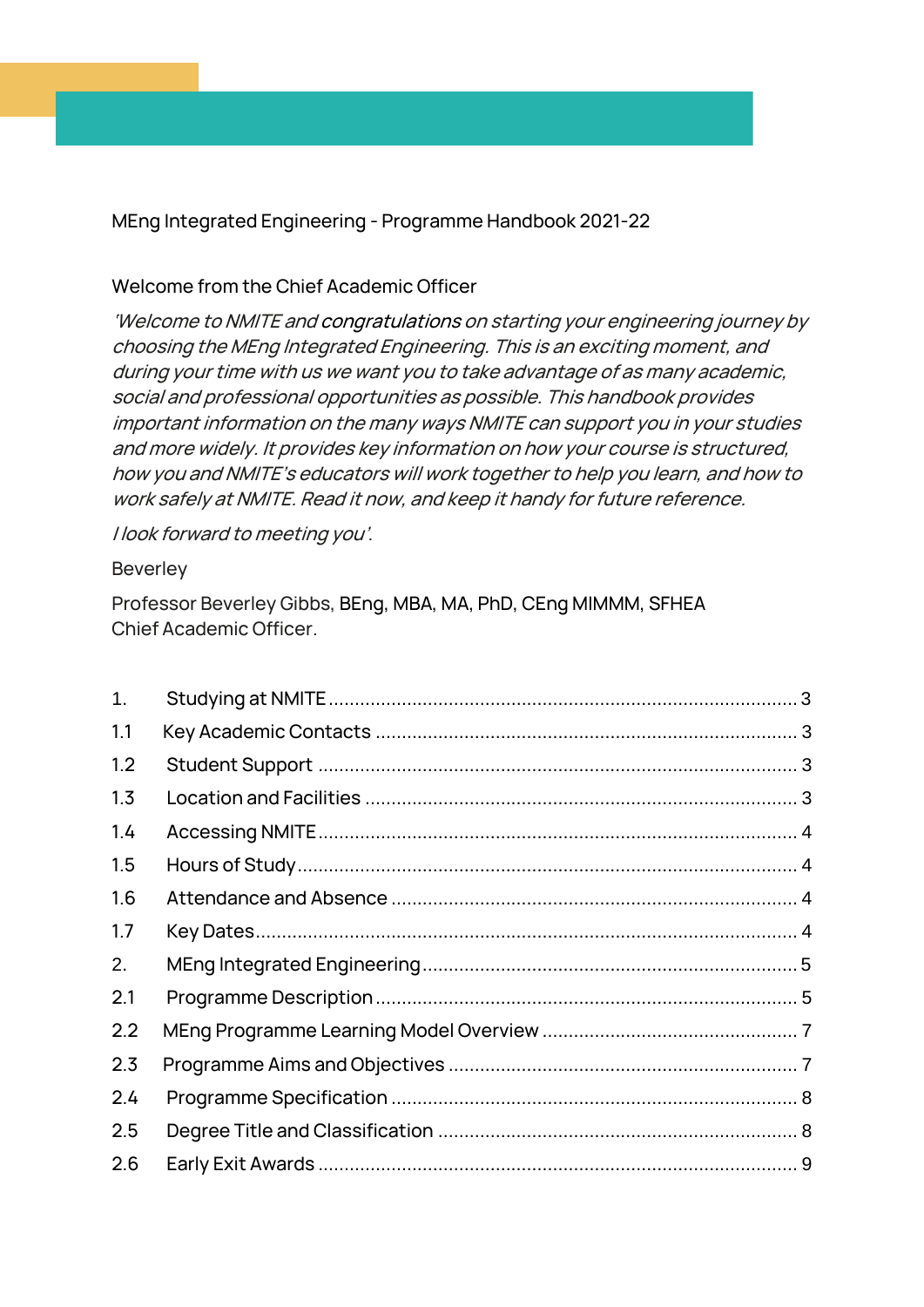| 2.7  |                                                                  |  |
|------|------------------------------------------------------------------|--|
| 2.8  |                                                                  |  |
| 2.9  |                                                                  |  |
| 2.10 |                                                                  |  |
| 2.11 |                                                                  |  |
| 2.12 |                                                                  |  |
| 2.13 |                                                                  |  |
| 2.14 |                                                                  |  |
| 2.15 |                                                                  |  |
| 2.16 |                                                                  |  |
| 2.17 |                                                                  |  |
| 2.18 |                                                                  |  |
| 3.   | Framework for Higher Education Qualifications (FHEQ) Level 4  15 |  |
| 3.1  |                                                                  |  |
| 3.2  |                                                                  |  |
| 3.3  | Nominal Learning Hours (for guidance purposes only)  17          |  |
| 4.   | Framework for Higher Education Qualifications (FHEQ) Level 5 18  |  |
| 4.1  |                                                                  |  |
| 4.2  |                                                                  |  |
| 4.3  |                                                                  |  |
| 5.   | Framework for Higher Education Qualification (FHEQ) Level 6 23   |  |
| 5.1  |                                                                  |  |
| 5.2  |                                                                  |  |
| 5.3  | Nominal Learning Hours (for guidance purposes only)  25          |  |
| 6.   | Framework for Higher Education Qualifications (FHEQ) Level 7  26 |  |
| 6.1  |                                                                  |  |
| 6.2  |                                                                  |  |
| 6.3  | Nominal Learning Hours (for guidance purposes only)  30          |  |
| 7.   |                                                                  |  |
| 8.   |                                                                  |  |
| 8.1  |                                                                  |  |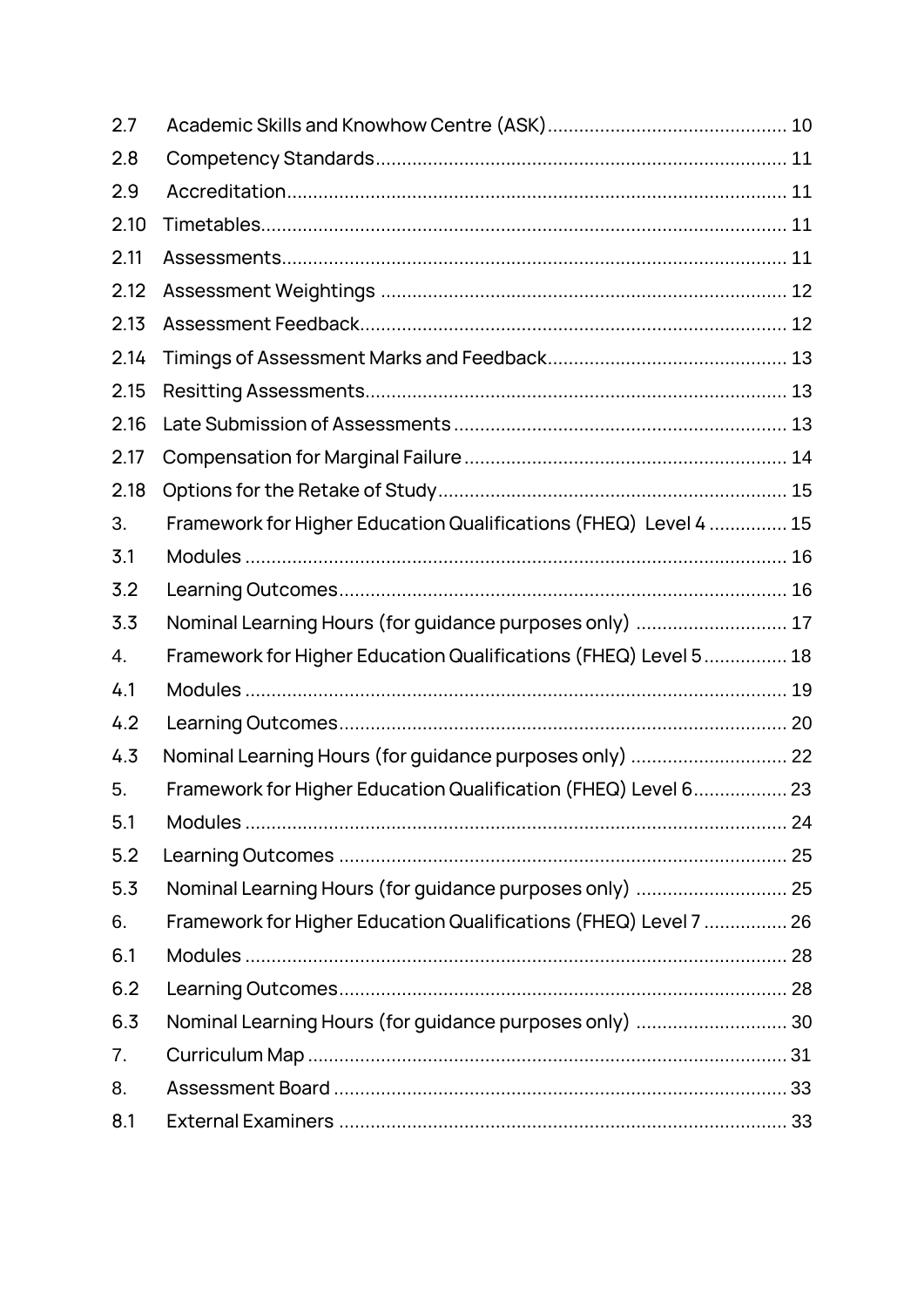Using this Handbook

This handbook is located on our [website](http://www.nmite.ac.uk/) and information is correct at the time of issue at the start of the academic year.

This handbook contains important information of relevance to the NMITE MEng in Integrated Engineering. As such you should read the handbook as soon as possible.

For information on the regulations appropriate to this programme please see the Academic Regulations.

#### <span id="page-2-0"></span>**1.** Studying at NMITE

<span id="page-2-1"></span>1.1 Key Academic Contacts

| <b>Subject Area</b>                                      | <b>Subject Area Lead</b>                 |
|----------------------------------------------------------|------------------------------------------|
| Liberal                                                  | Sarah J. Hitt                            |
| <b>Mathematics and Academic Skills</b>                   | <b>Sarah Peers</b>                       |
| Electrical and Electronic Engineering                    | <b>Neil Rogers</b>                       |
| Dynamics                                                 | Nadia Kourra                             |
| Manufacturing; Engineering Design; Project<br>Management | Dave Allan                               |
| <b>Control Systems</b>                                   | Pooh Ling E                              |
| Flow, Heat and Energy                                    | <b>Aris Quintana-</b><br><b>Nedelcos</b> |
| <b>Materials</b>                                         | <b>Costa Coleman</b>                     |
| Programming                                              | <b>Tim Belden</b>                        |
| <b>Community Based Challenges</b>                        | <b>Peter Metcalfe</b>                    |
| Bachelor's & Master's Engineering Projects               | <u>Gary Wood</u>                         |

#### <span id="page-2-2"></span>1.2 Student Support

All information on the student support available to you at NMITE can be found in the Student Handbook or through myNMITE.

<span id="page-2-3"></span>1.3 Location and Facilities

Your main location of study will be:

Blackfriars Campus, Blackfriars Street, Hereford HR4 9HS.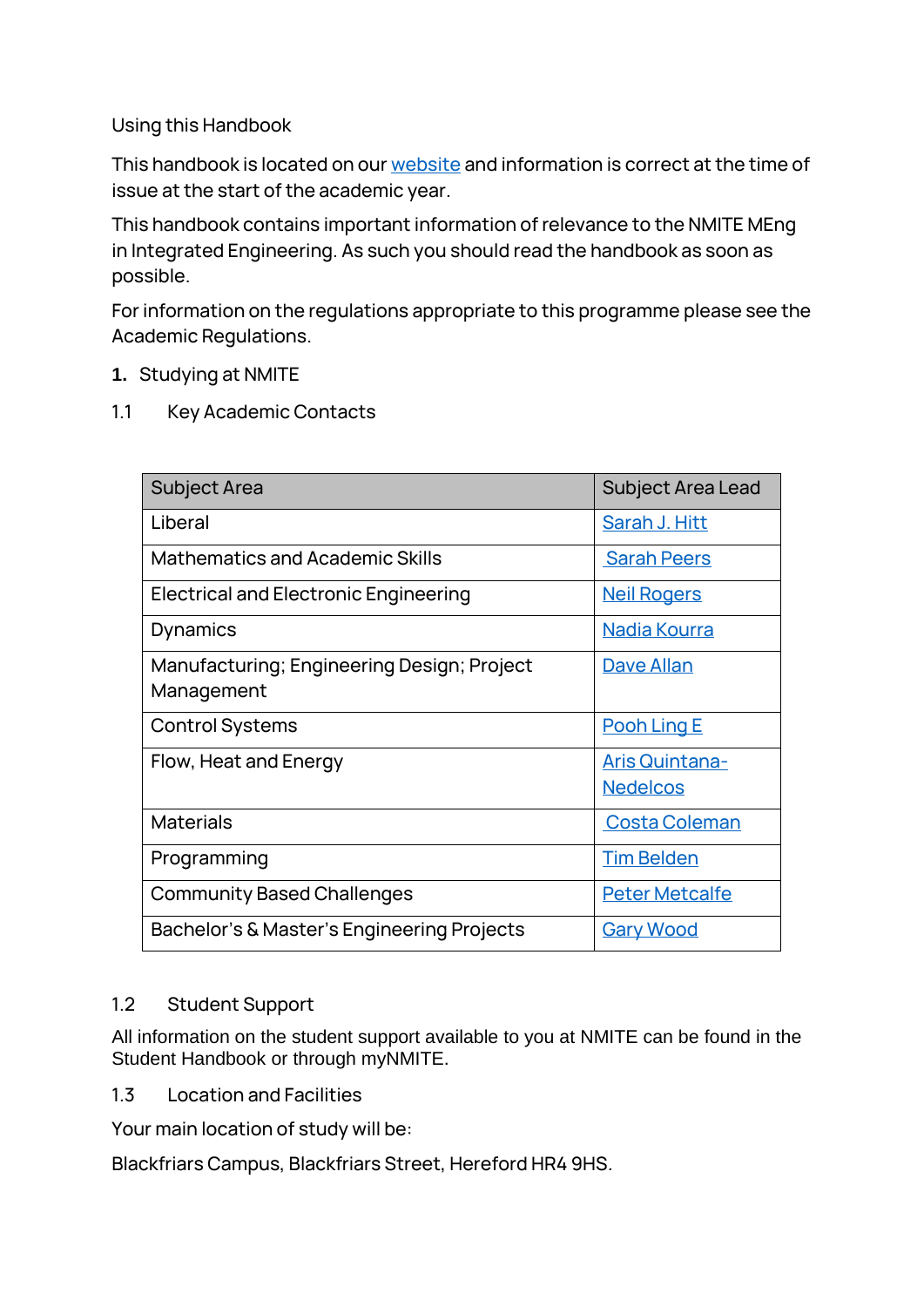# <span id="page-3-0"></span>1.4 Accessing NMITE

Access to sites will be using your student ID card. Attendance will also be monitored through this system. You must wear your student ID at all times while on NMITE premises. Access to different premises will vary by location and time.

Only authorised visitors are allowed on NMITE premises. Authorised visitors must wear a visitor badge at all times while on NMITE premises. All guests must be and can only be signed in and out by a member of NMITE staff, not by a student. They must be escorted by a member of NMITE staff while on NMITE premises. If you need to bring a guest into NMITE premises, please discuss this in advance with a member of staff.

If you believe that there is an unauthorized visitor on the premises or trying to enter the premises, you should immediately report this to a member of NMITE staff, or, in appropriate circumstances, to the police.

### <span id="page-3-1"></span>1.5 Hours of Study

NMITE students on the MEng in Integrated Engineering Programme will study a variety of modules and as such there isn't a single, 'typical' timetable. It is important however to note that a 14-credit module, which normally runs over 3.5 weeks, requires a notional 140 hours of study, including all learning activities, your personal study time and the completion of assessments.

Attending seminars and tutorials is only a small part of what you need to do, the majority of your time being focused on directed learning activities/supervised practical tasks. Students are expected to spend 40 hours in total per week studying (which includes time spent in seminars, tutorials, co-curricular learning, assessments (including preparation) and developing academic skills). You are a full-time student and you should be working full-time on your programme.

#### <span id="page-3-2"></span>1.6 Attendance and Absence

All students are required to attend the activities specified in the module timetable and listed on Canvas, NMITE's VLE, and fully engage with them (i.e. not just turn up but involve yourself with the topics being considered so that you can take a full part in discussions). Attendance will be monitored and NMITE students are expected to aim for 100% attendance. Failure to meet attendance levels of at least 80% of the scheduled learning and assessment activities during the FHEQ Level may impact upon your registration status as a student at NMITE.

# <span id="page-3-3"></span>1.7 Key Dates

Dates for current and future academic years as well as other useful dates for students can be found via Canvas and myNMITE. Please note that some dates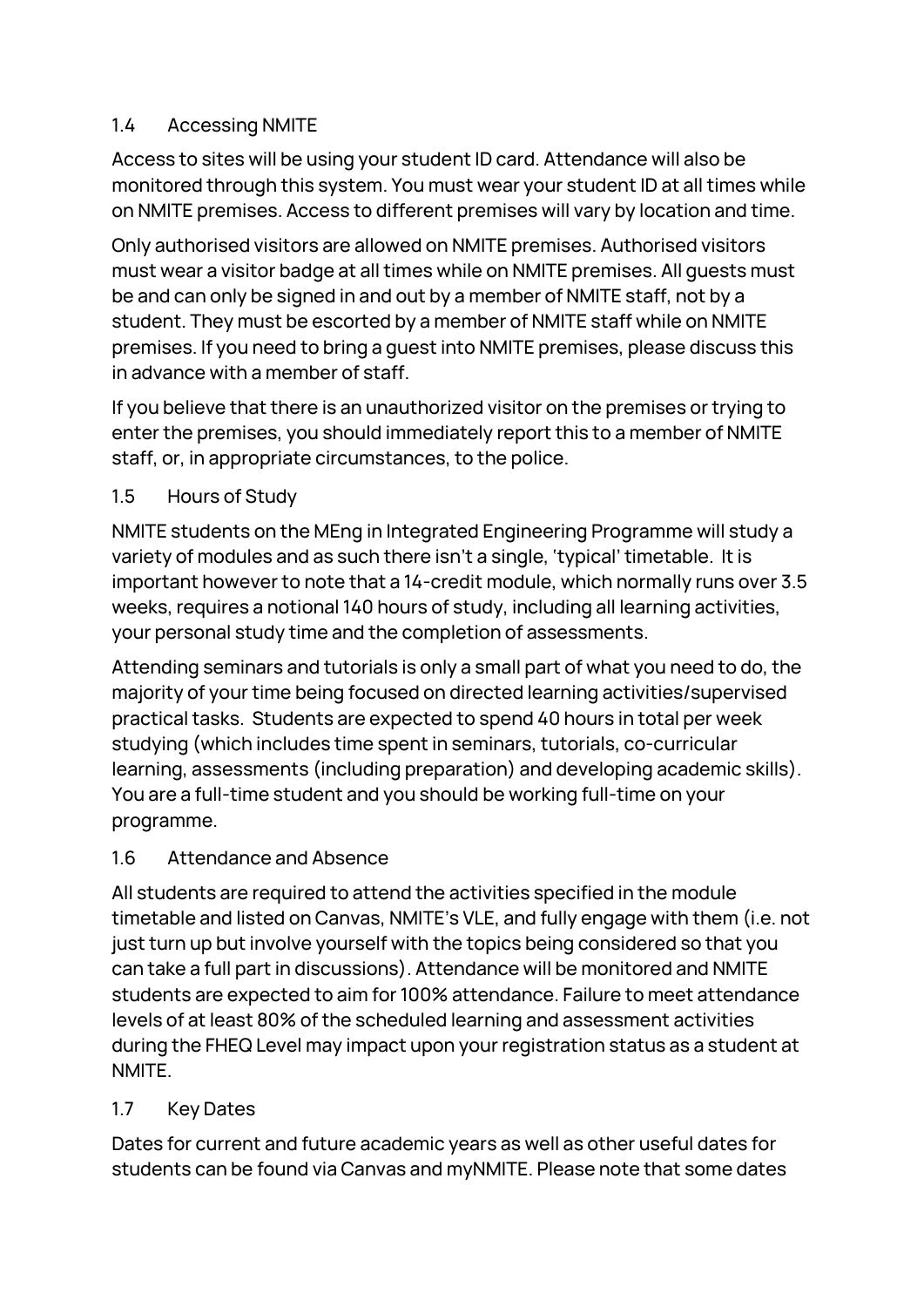will be specific to your cohort and/or you, as such they may therefore differ from other cohorts and students. Furthermore, the order of modules undertaken by students within a cluster may vary and as such you must refer to your individual timetable provided by Student Support.

### <span id="page-4-0"></span>**2.** MEng Integrated Engineering

The NMITE MEng in Integrated Engineering is validated by The Open University and therefore our policies and procedures are in alignment with those specified by The Open University.

### <span id="page-4-1"></span>2.1 Programme Description

The NMITE MEng in Integrated Engineering is a challenge-based programme that uses block learning with deep integration of employers and the community in the learning experience. Modules are taken sequentially and are typically either 2-week, 3-week, or 3.5-week in duration. In each 3.5-week module, you will undertake real-world challenges while working predominantly as teams in a studio environment. Each challenge highlights and hones areas of engineering expertise and embeds liberal subjects while maintaining the integrated approach intrinsic to the programme.

As you progress through the degree, challenges become more demanding, needing an increasingly interdisciplinary approach that requires both engineering and broader expertise. Later challenges are built around the thematic areas of Infrastructure, Health, Security and Energy and the impact that future engineers will have on developing sustainable, appropriate, affordable solutions within these areas. Creativity, design, and innovation are emphasised throughout the programme.

By using a challenge-based learning approach, the programme enables you to become an agile, intellectually curious graduate with the broad skillsets necessary for future employment and lifelong learning. The programme incorporates fundamental technical topics in engineering, together with an emphasis on professional and social skills and behaviours, and a diverse range of liberal subjects.

As an NMITE student you will appreciate that engineering is at its heart all about systems and connections, and that the best engineers understand how economics, geopolitics, culture, technology, and values work together to enable it. This is why NMITE's MEng integrates conventionally separate strands of engineering and goes still further—integrating engineering with other disciplines such as arts, humanities, and business.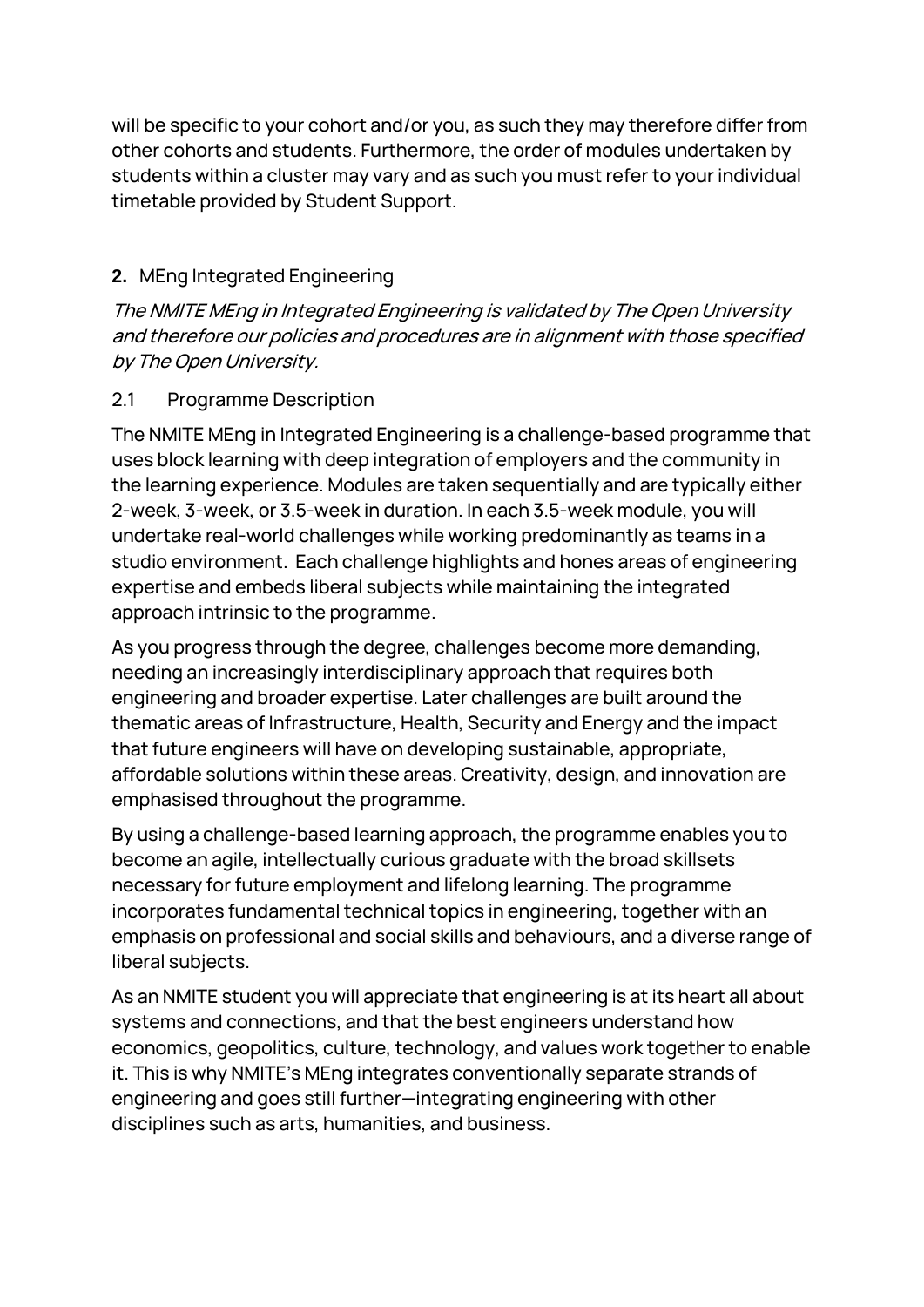Unlike traditional programmes where options to take outside subjects are available but not part of a coherent programme of learning, NMITE's integrated approach means these subjects are not isolated and all disciplines inform all learning at every stage.

NMITE explicitly defines places within the curriculum where distinct professional behaviours and competencies are developed, and deliberately embeds increasingly complex learning types across the Framework for Higher Education Qualifications (FHEQ) levels. Ultimately, this educational model provides the basis for industry-ready engineering capability as well as the foundation for lifelong learning.

The MEng Programme Learning Model Overview figure provides a visual description of the developmental journey of the NMITE student. It demonstrates the interdisciplinary focus which enhances the ability to learn technical concepts within social, environmental, and ethical contexts. Content within the MEng Integrated Engineering builds in depth and complexity throughout the programme, developing the capacity for lifelong learning alongside subject competence, professional competence, and personal attributes.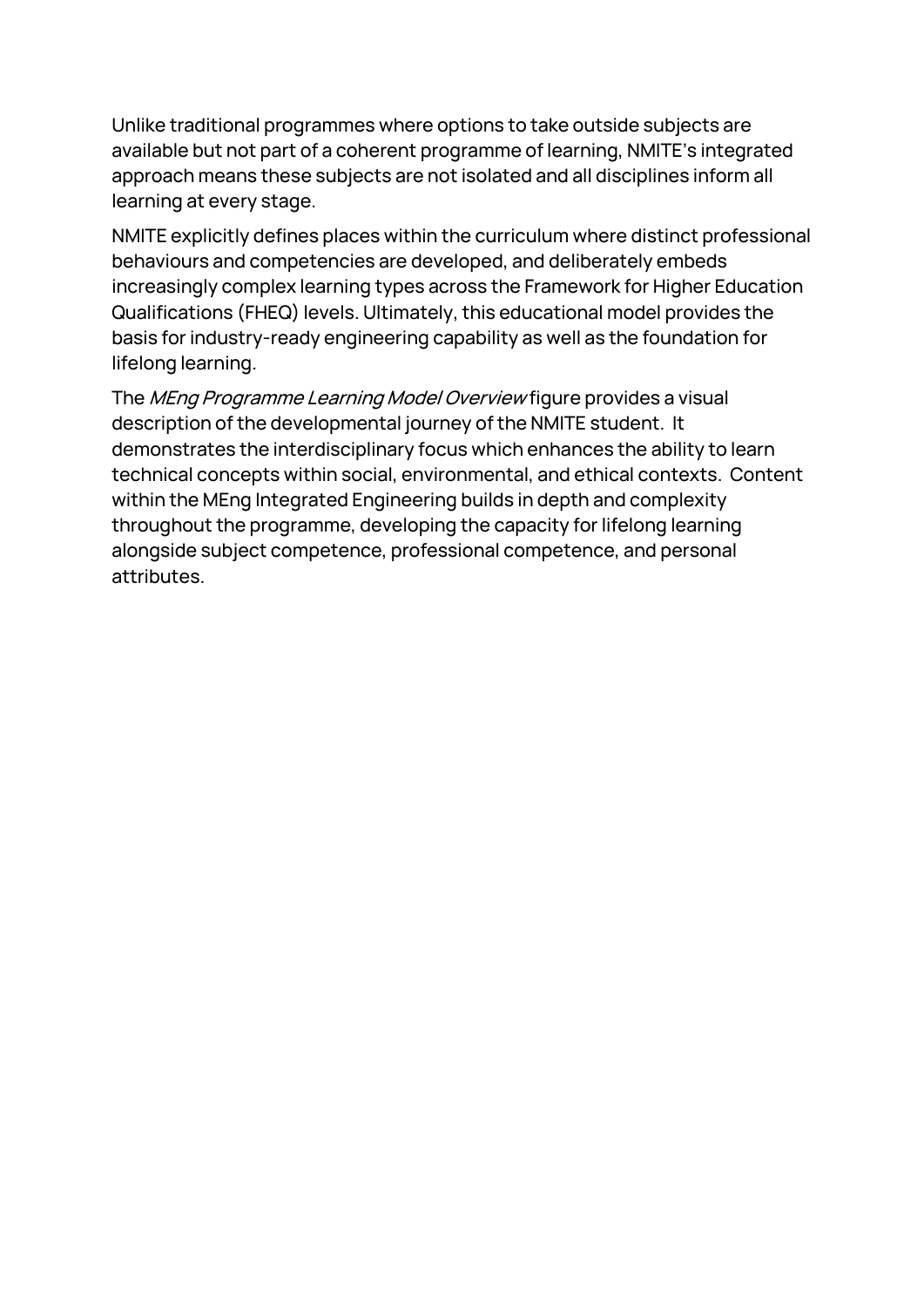### <span id="page-6-0"></span>2.2 MEng Programme Learning Model Overview



#### <span id="page-6-1"></span>2.3 Programme Aims and Objectives

The MEng in Integrated Engineering aims to: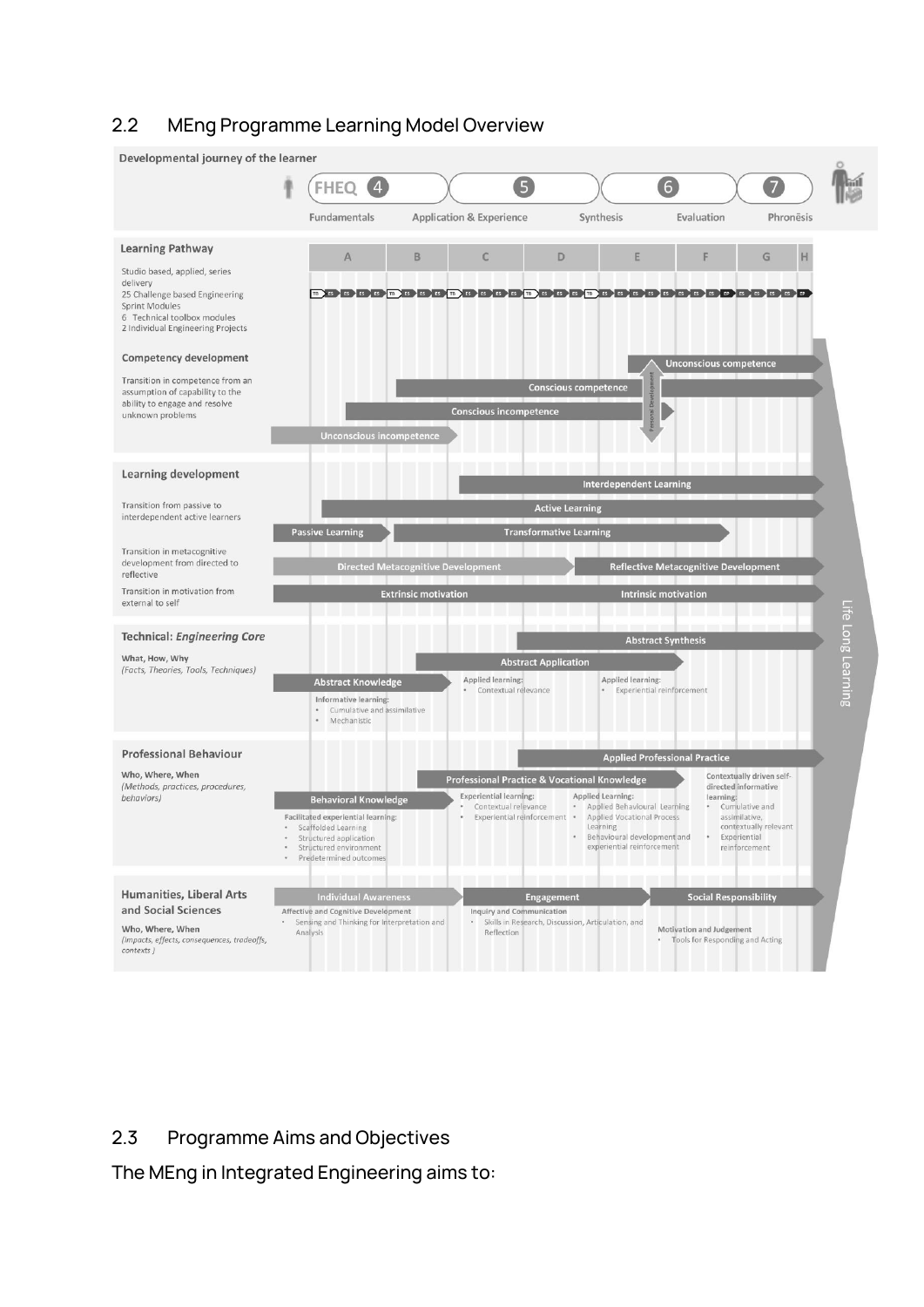- Satisfy the necessary educational standards for the award of Chartered Engineer by meeting the requirements of the Engineering Council Accreditation of Higher Education Programmes.
- Imbue students with knowledge and understanding of engineering, gained through innovative learning approaches, and interacting with employers and the community.
- Nurture an ability to integrate, synthesize, apply, and gain knowledge, with an awareness of social and ethical responsibilities.
- Encourage a desire to identify problems that need solving, and to find creative solutions to society's challenges.
- Develop agile, independent, curious, resilient, and passionate engineers.

### <span id="page-7-0"></span>2.4 Programme Specification

The programme specification contains information on the aims, objectives, learning outcomes and module hours as well as details of how the programme will be delivered and assessed.

The programme is comprised of 33 modules taken consecutively over 8 clusters. A cluster is a group of modules at the same educational level. Cluster A and B contain 9 modules at F Framework for Higher Education Qualifications (FHEQ) Level 4; Cluster C and D contain 10 modules at FHEQ Level 5; Cluster E and F contain 9 modules at FHEQ 6; Cluster G and H contain 5 modules. Further details on the programme can also be found below for FHEQ Levels  $\frac{4}{9}$ ,  $\frac{5}{9}$ ,  $\frac{6}{9}$  and  $\frac{7}{9}$ .

# <span id="page-7-1"></span>2.5 Degree Title and Classification

Requirements for the MEng in Integrated Engineering:

- Students must pass 480 credits with at least 120 credits at FHEQ Level 7, no more than 120 credits at FHEQ Level 6, no more than 122 credits at FHEQ Level 5, no more than 120 credits at FHEQ Level 4.
- Students must meet or surpass all of the defined Learning Outcomes for the [Master's in Integrated Engineering](#page-27-1).

Provided that you have satisfied all the requirements of the programme, the title which will appear on your degree certificate is MEng in Integrated Engineering. Failure to meet all of the requirements will result in a[n early exit award.](#page-8-1)

MEng classifications will be calculated using a combination of the assessment marks achieved in modules at FHEQ Levels 6 and 7 weighted at 50% and 50% respectively. Results from assessments in FHEQ Level 4 and FHEQ Level 5 modules will not affect your degree classification but will affect your ability to progress through the programme. Details on assessments and pass marks can be found [here.](#page-10-3)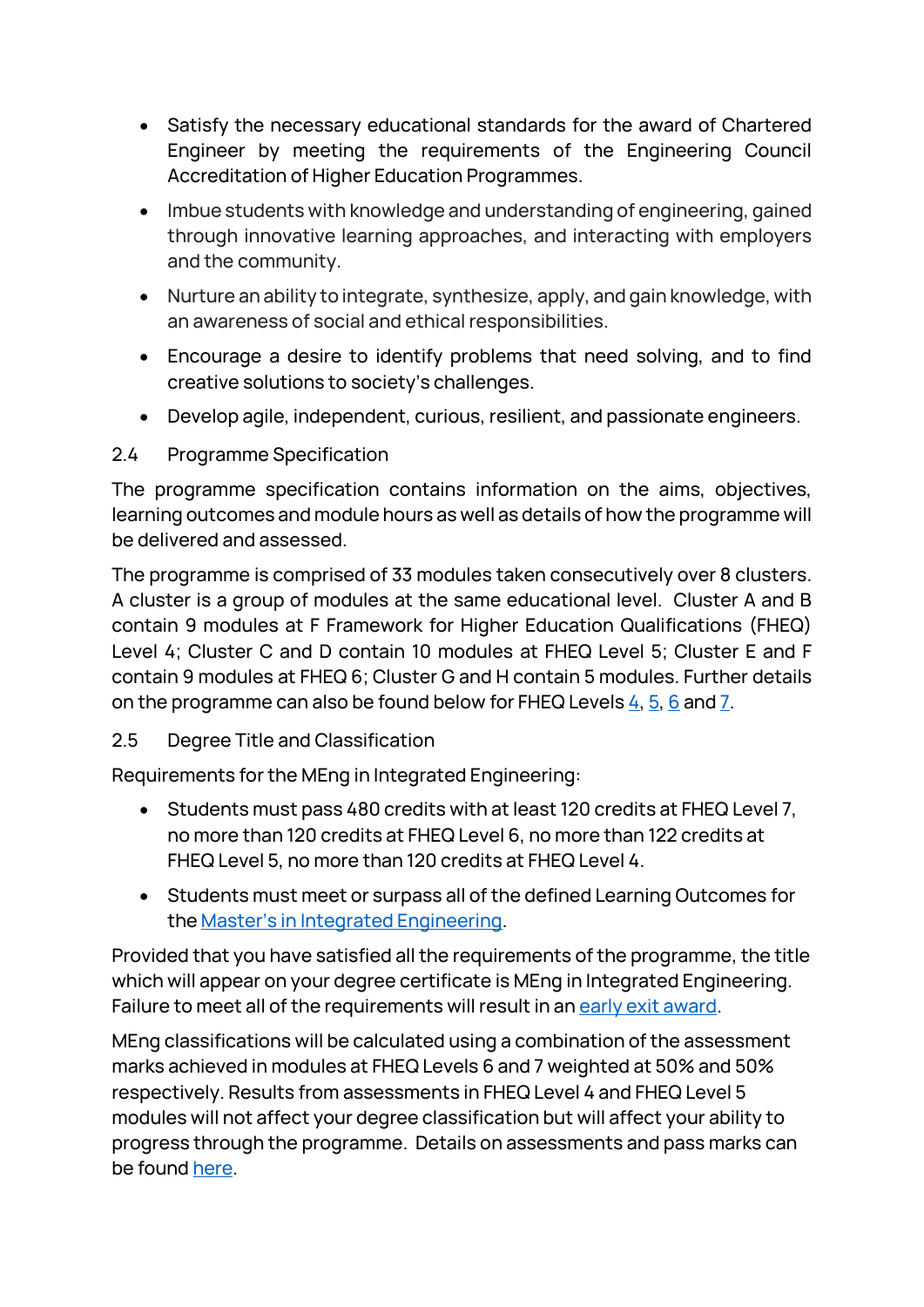BEng classifications will be calculated using a combination of the assessment marks achieved in modules at FHEQ Levels 5 and 6 weighted at a ratio of 1:2 respectively. Results from assessments in FHEQ Level 4 modules will not affect your degree classification but will affect your ability to progress through the programme. Details on assessments and pass marks can be found here.

| Degree Classification              | <b>Award Calculation</b> |
|------------------------------------|--------------------------|
| <b>First Class</b>                 | Greater than 70%         |
| <b>Upper Second Class</b><br>(2:1) | 60-69%                   |
| <b>Lower Second Class</b><br>(2:2) | 50-59%                   |
| <b>Third Class</b>                 | 40-49%                   |

# <span id="page-8-1"></span><span id="page-8-0"></span>2.6 Early Exit Awards

Students will be eligible for an exit award of CertHE, DipHE or Bachelor of Engineering (BEng) to reflect their highest level of completed credits only where they are unable to complete the MEng.

#### CertHE:

This award requires a student to have successfully completed at least 120 credits at a minimum of FHEQ Level 4.

The structure of the MEng contains 118 credits at FHEQ Level 4, and exiting students would also have to complete one module at FHEQ Level 5 (most likely an 8-creditr Toolbox for the efficiency of time) to secure the additional credits required to be eligible for a Cert HE.

# DipHE:

This award requires a student to have successfully completed at least 240 credits - 120 of which must be at a minimum of FHEQ Level 4, and 120 of which must be at a minimum of FHEQ Level 5.

# BEng (Unclassified award):

This award requires a student to have successfully completed at least 300 credits - 120 of which must be at a minimum of FHEQ Level 4; 120 of which must be at a minimum of FHEQ Level 5; and at least 60 of which must be at FHEQ Level 6. All successfully completed FHEQ Level 6 modules contained within the MEng will be eligible to make up the minimum 60 credits required.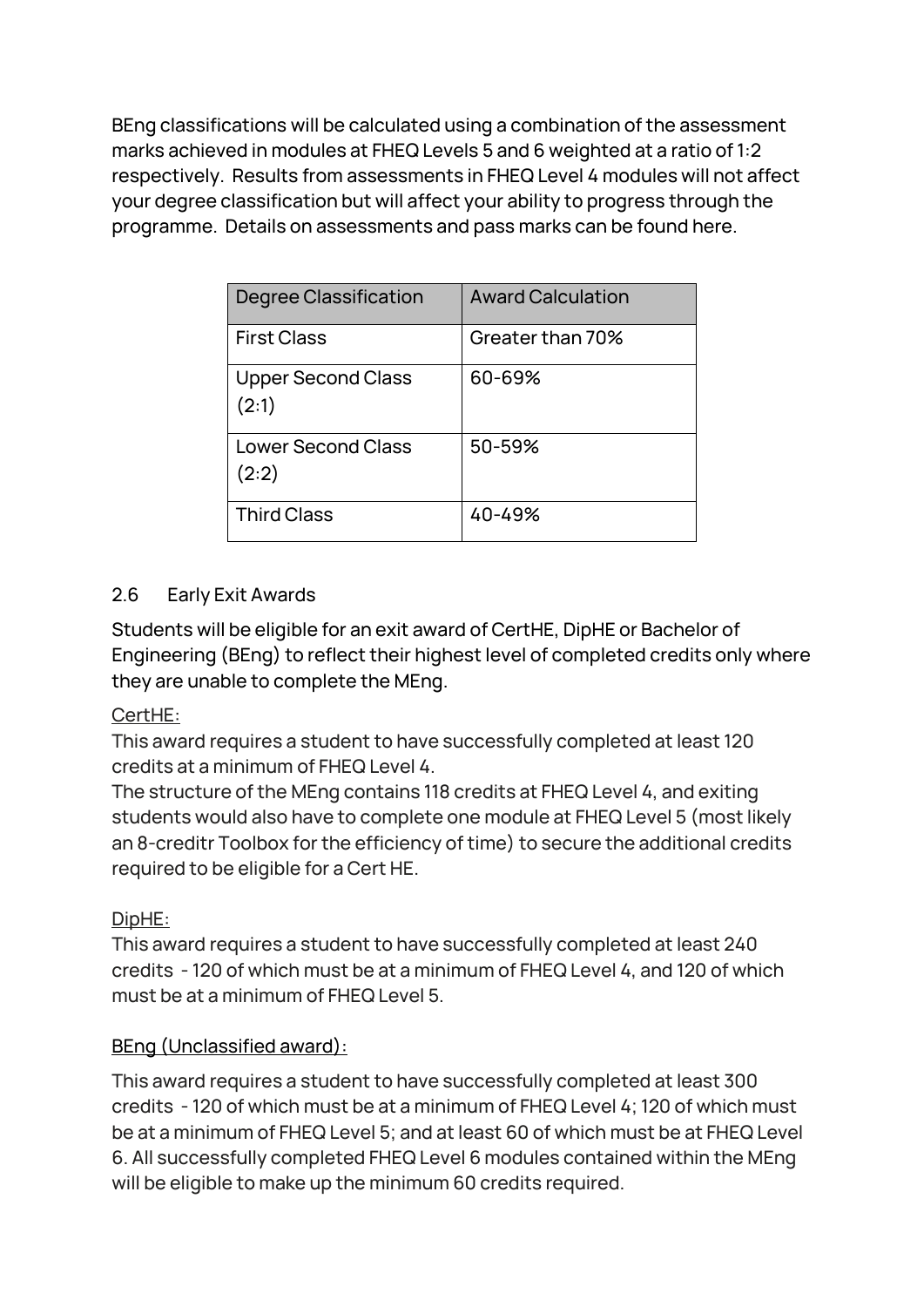# BEng (Honours):

This award requires a student to have successfully completed at least 360 credits - 120 of which must be at a minimum of FHEQ Level 4; 120 of which must be at a minimum of FHEQ Level 5; and 120 of which must be at a minimum of FHEQ Level 6. NB: This award will not be accredited by a professional engineering assoication.

# <span id="page-9-0"></span>2.7 Academic Skills and Knowhow Centre (ASK)

NMITE views communication, mathematics and IT as vital tools but does not believe a high-level of knowledge in these subjects should be a pre-requisite to studying engineering. In line with its overall approach to teaching, NMITE will support, scaffold, promote and advance communication, mathematics, and IT learning 'through doing' as part of the modules that you study.

ASK is a collaborative centre bringing together the expertise of the communication, mathematics, and ICT educators with those with expertise in finance, project management, ethics, science, and other areas of relevance to NMITE. In the ASK centre and via the ASK's Canvas pages, you will find information, advice, and resources about the full range of academic support available. The centre will also be a place where you can share your own knowhow.

ASK provides support in your studies from a location, room B15 Blackfriars and, even more conveniently, online on NMITE's Canvas system. You can make an appointment for face-to-face support or arrange for support to be provided remotely via telephone, Microsoft teams or e-mail, at your preference.

In ASK we can support you with:

- Mathematics and statistics related queries, problems and understanding
- Communications: writing reports, presentations, posters
- IT and digital: links to computing tools and resources
- Professional competencies, such as management skills and career development
- Study support, such as making sense of assignment feedback and understanding academic processes
- And lots of other resources to help make your learning more relevant.

ASK will initially enable you to fully engage with your programme irrespective of former learning and experience. While you are at NMITE, ASK will provide you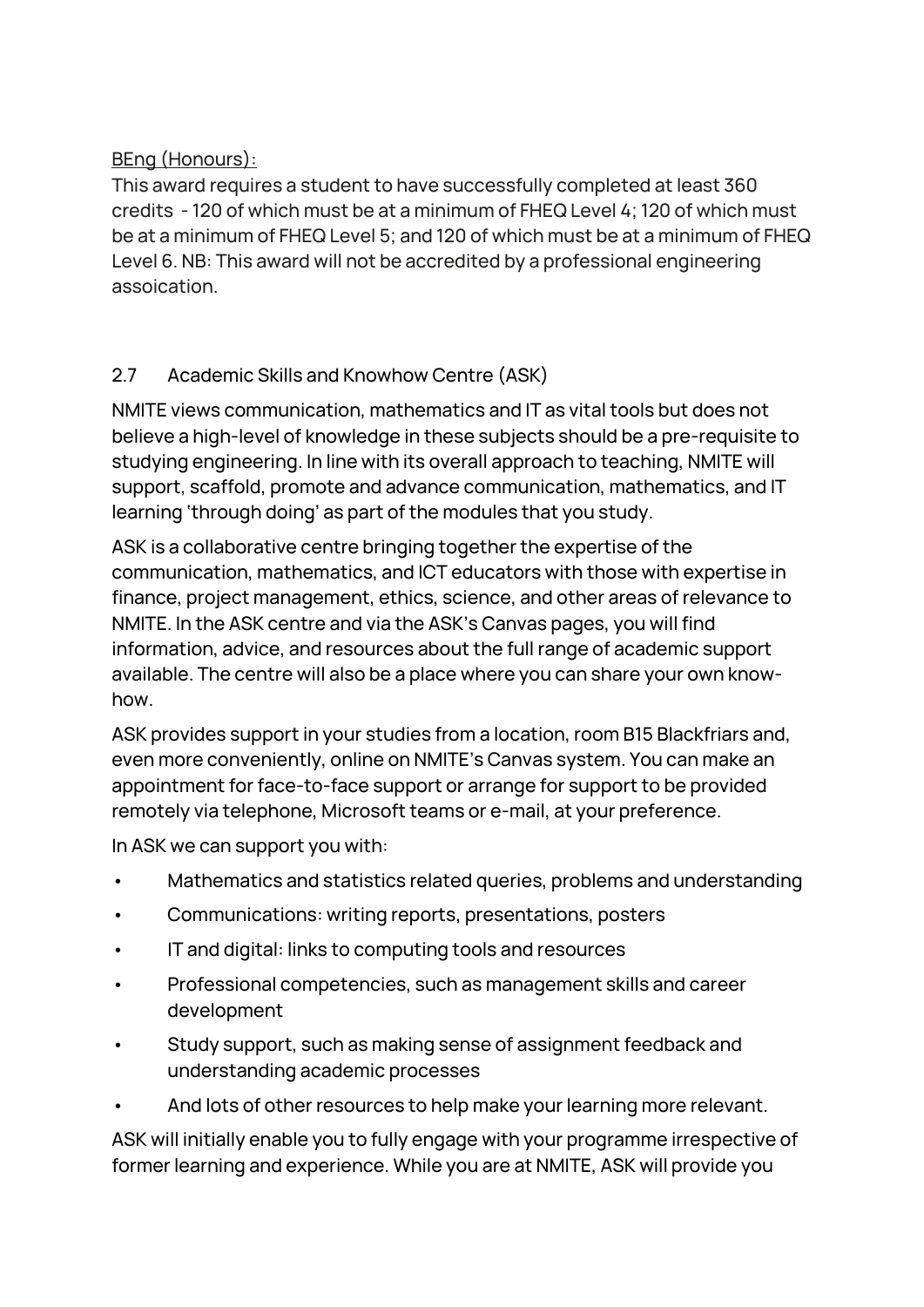with signposting to other skills and resources, including other experts at NMITE, to help with your challenges, particularly for the final sprints. So, whether you wish to consolidate, improve, further or share your learning, ASK is happy to help.

The ASK Centre (B15 Blackfriars) is open 09.00-17.00 Monday-Thursday, with times outside those core hours available by appointment.

# <span id="page-10-0"></span>2.8 Competency Standards

Competency standards highlight the core skills students should be able to demonstrate by the end of the programme. The programme (including learning outcomes) has therefore been developed using the following points of reference:

- [Subject Benchmark Statements](https://www.qaa.ac.uk/quality-code/subject-benchmark-statements)
- Framework for Higher Education Qualifications (2008)
- UK Quality Code for Higher Education
- The Accreditation [of Higher Education Programmes: UK Standard for](http://www.engc.org.uk/)  [Professional Engineering Competence, Engineering Council,](http://www.engc.org.uk/) Third Edition.

# <span id="page-10-1"></span>2.9 Accreditation

NMITE is working with the Institution of Engineering Technology (IET) towards graduates' Chartered Engineer registration. As accreditation is output-based, it can only be given retrospectively, following cohort completion of the programme. Nevertheless, we are currently liaising with the IET to ensure the programme aligns with their expectations and requirements and we look to secure accreditation in 2024. In line with NMITE's approach of integrating liberal subjects with engineering, accreditation is also being investigated with the Chartered Management Institute (CMI) or the Institute of Leadership Management (ILM).

# <span id="page-10-2"></span>2.10 Timetables

Timetables are produced centrally and are available via Registry and Canvas. If you are experiencing any issues with viewing your timetable through Canvas then please request assistance from the IT Service Desk.

# <span id="page-10-3"></span>2.11 Assessments

The MEng in Integrated Engineering includes modules from FHEQ Level 4 to 7. Assessment at each level will be appropriate to the level, judged against QAA threshold standards and other guidance such as that from Professional Bodies (see Competency Standards). In line with such guidance, each assessment will have an associated marking rubric, available in advance to students,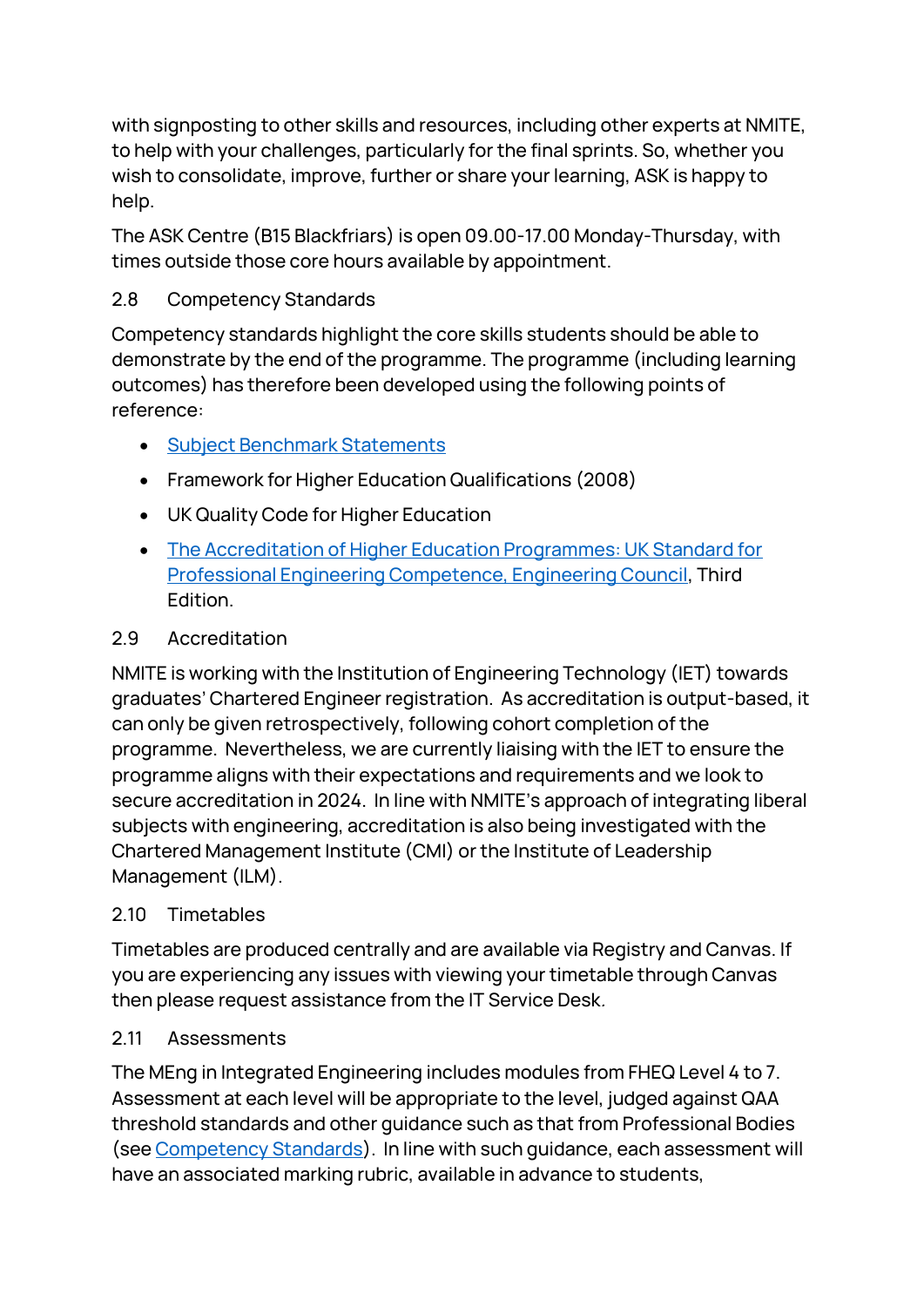highlighting the expectations for the pass (i.e. threshold) standard, and for higher standards of achievement. Consequently, assessments of a similar type will have different expectations for standards of achievement depending on the level being assessed. For example, an academic report at FHEQ Level 4 may be more focused on understanding and knowledge, while at high FHEQ levels the focus may be more on synthesis and engineering judgement. The time required to complete an assessment, including preparation time, will be in approximate proportion to the credits associated with the assessment.

Assessments will be on a module by module basis, with an overall mark being awarded for each module. In order to pass a module a mark of 40% or greater at FHEQ Levels 4-6 and 50% or greater at FHEQ Level 7 must be achieved in each assessment.

To meet with the accreditation requirements of the IET students must achieve an average mark of at least 50% at FHEQ Level 6 to be eligible to progress to Level 7 and continue to complete this MEng. Students who have achieved the 40% Pass mark for each module at Level 6, but not the required 50%, will not be eligible to continue to Level 7 for the award of MEng and instead will be transferred to the BEng (Hons) exit route.

Please refer to the MEng Assessment Policy, and for all other assessment details please refer to the guidance notes provided in the MEng Assessment Handbook.

#### <span id="page-11-0"></span>2.12 Assessment Weightings

Weightings of the individual assessments for each module are provided in the Module Specifications and are available on Canvas.

# <span id="page-11-1"></span>2.13 Assessment Feedback

NMITE recognises that effective feedback is an essential part of both formative and summative assessment and that effective feedback is best given as a dialogue between students and educators. All modules will therefore have extensive opportunity for students to discuss their work, and its level, with staff in a formative manner. Feedback will also be provided on summative assessments in a form that reflects the nature of the assessment.

Feedback will compare the process, activity level, timing, effort, engagement, etc. with expected levels; and will provide guidance to students on areas that could be improved. Feedback will target the process followed rather than the result gained.

For details please refer to the guidance notes provided in the MEng Assessment Handbook.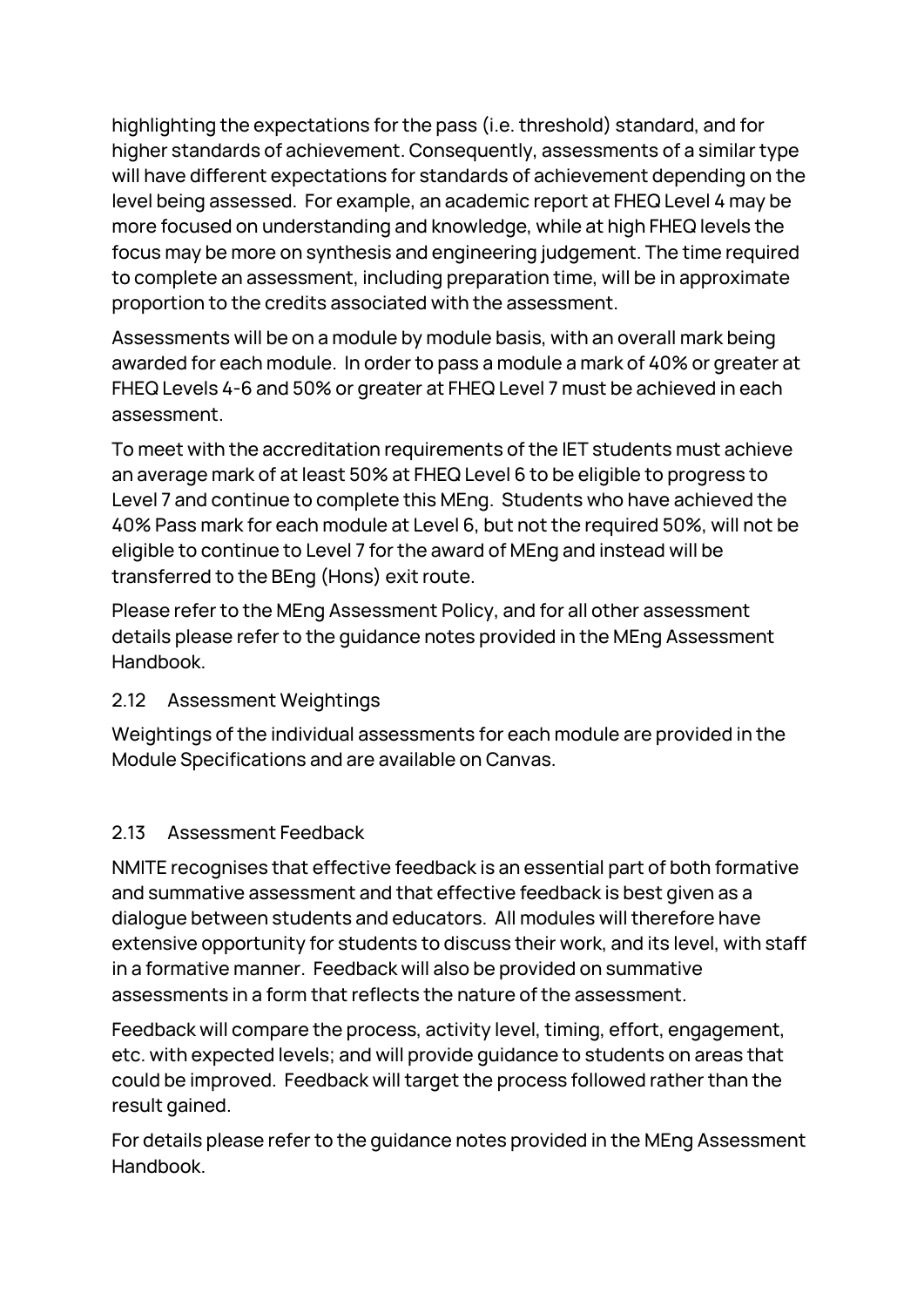### <span id="page-12-0"></span>2.14 Timings of Assessment Marks and Feedback

All information regarding the module assessments (including submission timings and methods) will be provided at the start of the module. Assessment marks and feedback will be provided within 15 working days of submission.

#### <span id="page-12-1"></span>2.15 Resitting Assessments

If you achieve less than the assessment pass mark you will be required to undertake a resit of the assessment.

A resit is a second attempt of an assessment component within a module, following failure at first attempt. You may re-sit each assessment once (unless you have evidenced Extenuating Circumstances).

For assessments you resit, your mark will be capped at 40 for FHEQ Levels 4, 5 and 6 and capped at 50 for FHEQ Level 7.

A student shall not be permitted to be reassessed by resit in any module that has received a pass mark, or in a component that has received a mark of 40 or above at FHEQ Levels 4-6, or 50 at FHEQ Level 7.

The re-sit will normally be carried out by the same combination of written examination, coursework etc. as in the first attempt.

The deadline for resitting will be agreed upon by the Module Leader and Academic Registrar and confirmed to you in writing.

A retake is a second attempt of all assessment components within a module following failure at the first or resit attempt. Retake of the failed component may require the student to participate in classes to prepare them for the second attempt. Unless a student has approved Extenuating Circumstances, all retake assessments will be capped at the Pass mark (40 for FHEQ Levels 4, 5 and 6; and 50 for FHEQ Level 7).

This will be confirmed at the Assessment Board and notified to you in writing by the Academic Registrar.

Students should refer to Section 17 of the NMITE Regulations for full details about resitting/retaking failed assessments.

<span id="page-12-2"></span>2.16 Late Submission of Assessments

If you hand in your work late, without a good reason for doing so, your mark will be reduced in line with the following:

• Submission within 6 working days: a reduction of 10 percentage points from the overall mark scored for each working day late, down to the 40% pass mark (for FHEQ Levels 4, 5 and 6) and 50% pass mark (FHEQ Level 7) and no further.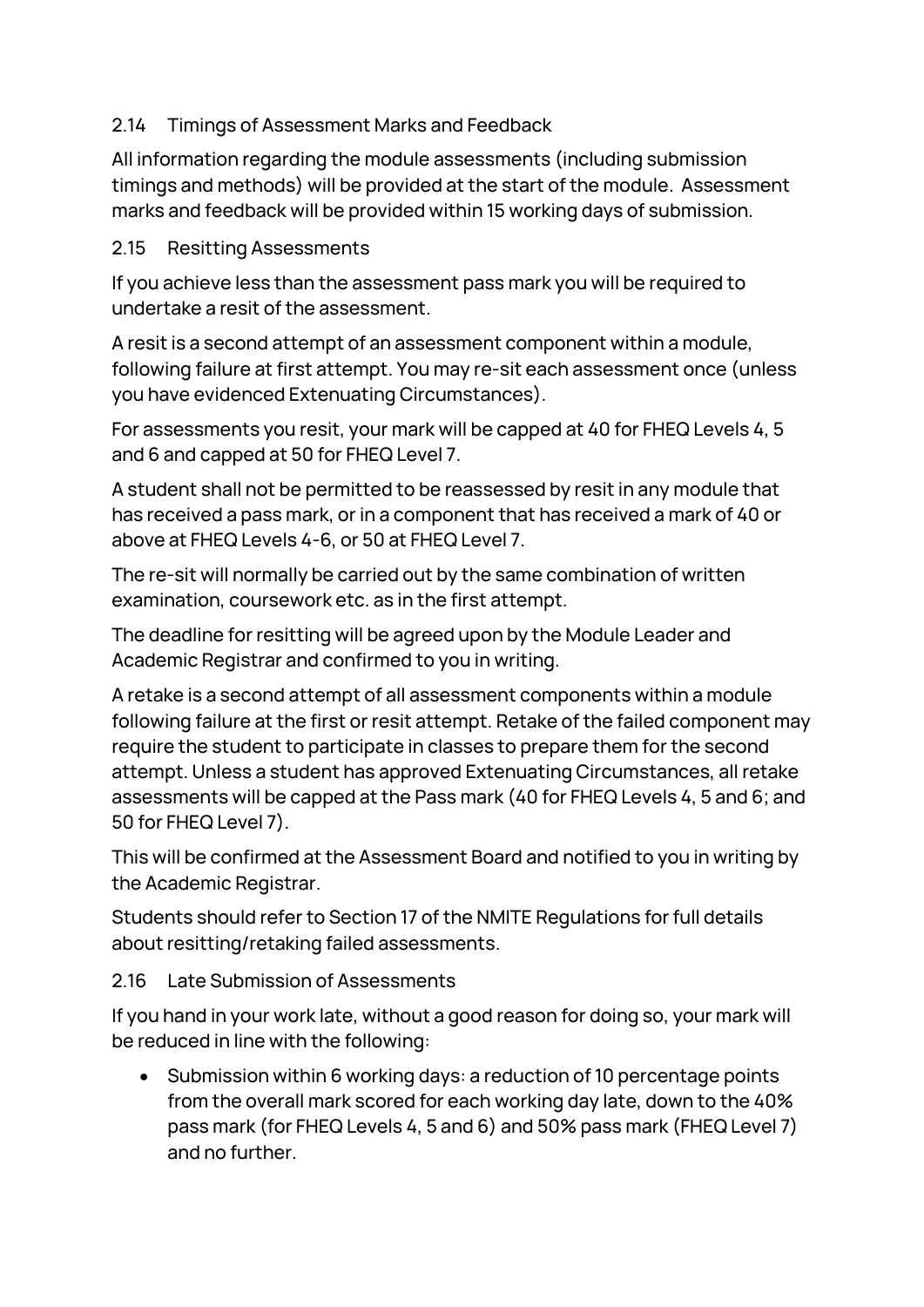- Submission that is late by 7 or more working days: a mark of 0 is given.
- Non-submission: a mark of 0 is given.

In circumstances where the late submission results in a Fail of the assessment, the criteria for the Resitting of Assessments (in paragraph 3.14 above) will apply.

In circumstances where it is accepted that Extenuating Circumstances apply to the assessment submission, penalties will be waived for the affected assessment(s). Other options, such as the setting of a revised submission deadline, may also be applied if the Extenuating Circumstances Committee considers it appropriate. The revised submission deadline will be agreed upon by the Module Leader and Academic Registrar, and confirmed to you in writing.

### <span id="page-13-0"></span>2.17 Compensation for Marginal Failure

Compensation allows you to achieve a marginal failure in a limited number of modules on the basis of an overall performance which is sufficient to merit the award of your degree.

NMITE's MEng in Integrated Engineering has been developed to meet the accreditation requirements of the Engineering Council (a Professional, Statutory and Regulatory Body, or PSRB) which ensures that graduates obtain the educational base to become Chartered Engineers. The Engineering Council has mandatory requirements that all accredited programmes must meet. These include a requirement that students must achieve the Accreditation of Higher Education Programmes (AHEP) Learning Outcomes. In addition, the Engineering Council requires that any compensation scheme which allows students to fail modules and yet still graduate, meets specific criteria.

NMITE's progression rules have been established in order to satisfy the requirements of the Engineering Council and to align with OU Regulations. As such compensation is permitted for all modules, excluding those listed below:

- Module ME6EBPPF Past, Present and Future
- Modules ME5CCCON1; ME5CCPRO1; ME6ECCON2; ME6ECPRO2 Community Based Challenges
- Module ME6FABEP Bachelor's Engineering Project
- Module ME7HAMEP Master's Engineering Project

Compensation can be applied when a minimum mark of no more than 5 marks below the pass mark has been achieved. NMITE allows compensation of a maximum of 30 credits during the MEng programme provided an aggregate mark of 40% has been achieved for the qualification level of the programme (and in the case of FHEQ Level 7, provided an aggregate mark of 50% has been achieved).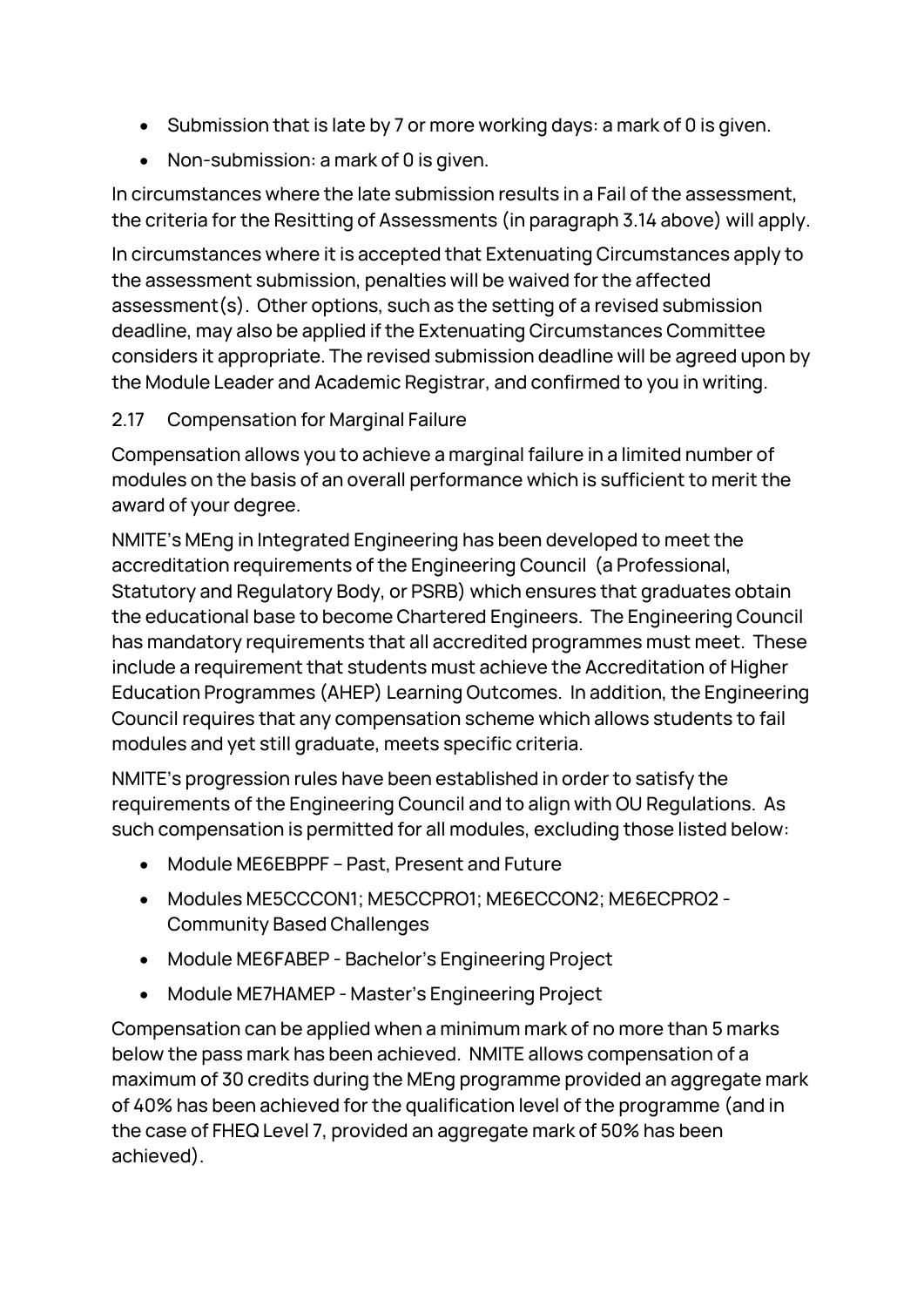### <span id="page-14-0"></span>2.18 Options for the Retake of Study

If, having exhausted all permitted compensation and resit/retake opportunities, you are still unable to pass a module, the Assessment Board may, at its discretion, permit one of the following options:

- Partial retake as a fully registered student
- Partial retake for assessment only
- Full retake

Further details can be found in the OU Regulations in the [Key Policies section of](https://nmite.ac.uk/key-policies)  [the website..](https://nmite.ac.uk/key-policies)

### <span id="page-14-1"></span>**3.** Framework for Higher Education Qualifications (FHEQ) Level 4

Students will be introduced at FHEQ Level 4 to the fundamentals of engineering through challenge-based learning. Within teams, students will be able to apply their developing skills to analyse standard problems in a multi- and interdisciplinary way. Students will undertake focused activities and will be able to evaluate and interpret data and present the results in a clear and reliable manner.

Throughout FHEQ Level 4, students will develop their independent learning skills together with their team-building with emphasis on project management and communication (including rhetoric, effective writing, and deep and critical reading). Industry focused communication assessment methods have been selected for those modules which have been created to instigate the development of the behavioural practices of an industry ready graduate.

factual and theoretical knowledge. Module Type  $\parallel$  Method of Learning Delivery 8 or 12 Credit Module Toolboxes are two-week or three-week modules designed  $\mid$  to introduce specific skills and competencies which will

Assessment at FHEQ Level 4 is predominantly focused upon the development of

| (referred to as a<br>'Toolbox')                                       | have applications throughout the overall programme, for<br>example teamwork and engineering communication.<br>There are 2 Toolboxes at FHEQ Level 4.                                                                                                                                                                                                                                                                              |
|-----------------------------------------------------------------------|-----------------------------------------------------------------------------------------------------------------------------------------------------------------------------------------------------------------------------------------------------------------------------------------------------------------------------------------------------------------------------------------------------------------------------------|
| 14 Credit<br>Module<br>(referred to as<br>an 'Engineering<br>Sprint') | Engineering Sprints are 3.5-week challenge-based modules<br>with emphasis on a particular technical area such as fluid<br>flow or structural behaviour. Students are divided into<br>teams, with each team assigned a challenge that requires<br>exploration and understanding of the technical area. A<br>typical Engineering Sprint consists of tutorials; seminars;<br>supervised practical tasks; and self-directed learning. |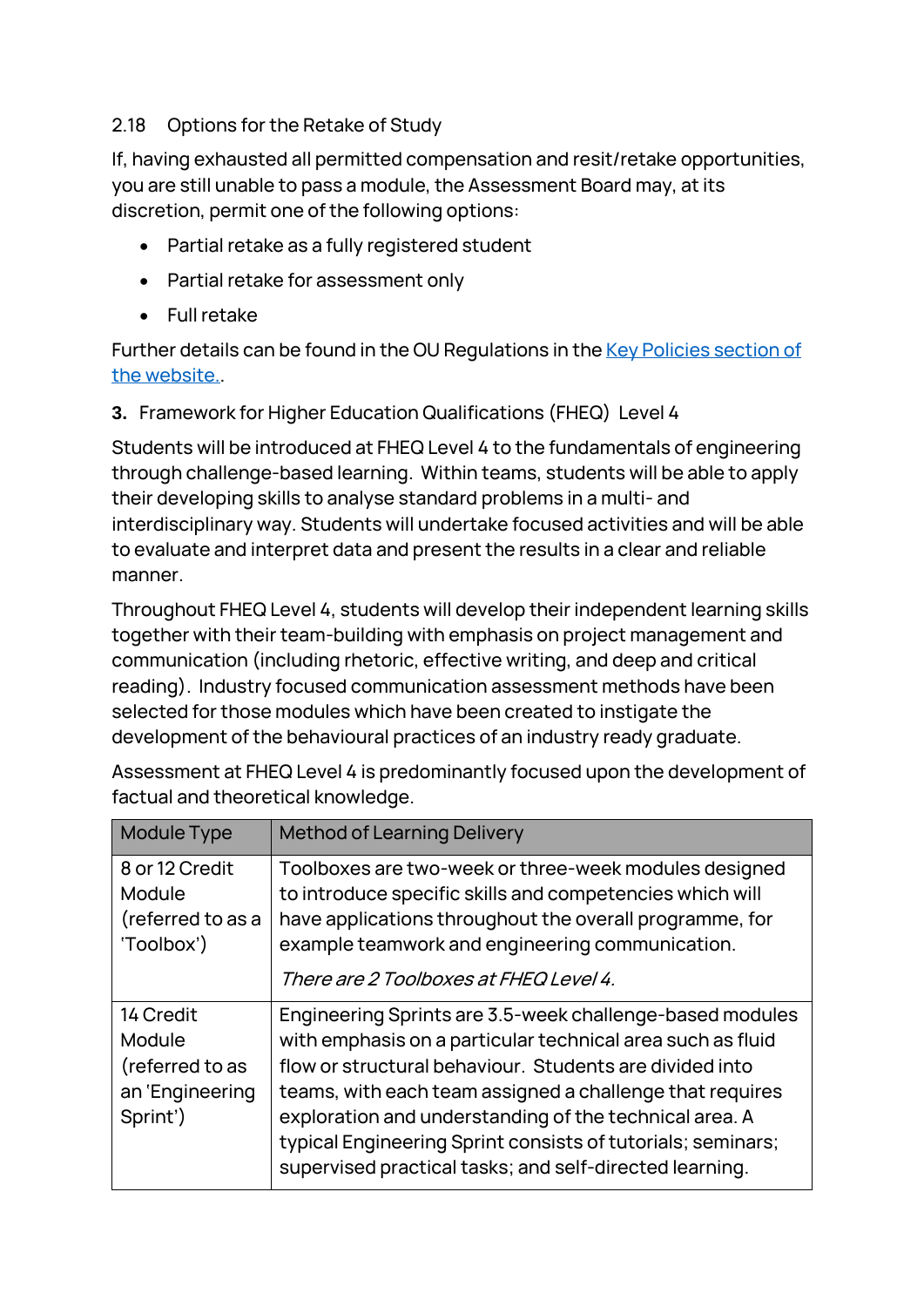| There are 7 Engineering Sprints at FHEQ Level 4. |  |
|--------------------------------------------------|--|
|--------------------------------------------------|--|

#### <span id="page-15-0"></span>3.1 Modules

A summary of the FHEQ Level 4 MEng in Integrated Engineering modules (including module codes and the cluster in which the module is taught) is as follows:

| Code      | <b>Module Title</b>                                             | <b>Duration</b><br>in Weeks | <b>Credits</b> | Semester/<br><b>Cluster</b> |
|-----------|-----------------------------------------------------------------|-----------------------------|----------------|-----------------------------|
| ME4ABCER  | Certainty                                                       | $\overline{2}$              | 8              | A                           |
| ME4AEMAT1 | <b>Engineering Materials and</b><br>Processes                   | 3.5                         | 14             | A                           |
| ME4AEEEE1 | Introduction to Electrical and<br><b>Electronic Engineering</b> | 3.5                         | 14             | A                           |
| ME4AEDYN1 | <b>Statics and Structures</b>                                   | 3.5                         | 14             | A                           |
| ME4AEPRG  | Programming                                                     | 3.5                         | 14             | A                           |
| ME4BBMIH  | Making It Happen                                                | 3                           | 12             | B                           |
| ME4BECTR1 | <b>Integrated Systems</b>                                       | 3.5                         | 14             | B                           |
| ME4BEFHE1 | Introduction to Flow, Heat and<br>Energy                        | 3.5                         | 14             | B                           |
| ME4BEDYN2 | Dynamics                                                        | 3.5                         | 14             | B                           |

#### <span id="page-15-1"></span>3.2 Learning Outcomes

Knowledge and understanding

L4 A1: develop a sound understanding of the fundamentals of engineering within Integrated Engineering

L4 A2: acquire basic skills in modelling and analysis and the ability to solve straightforward technical challenges

Cognitive skills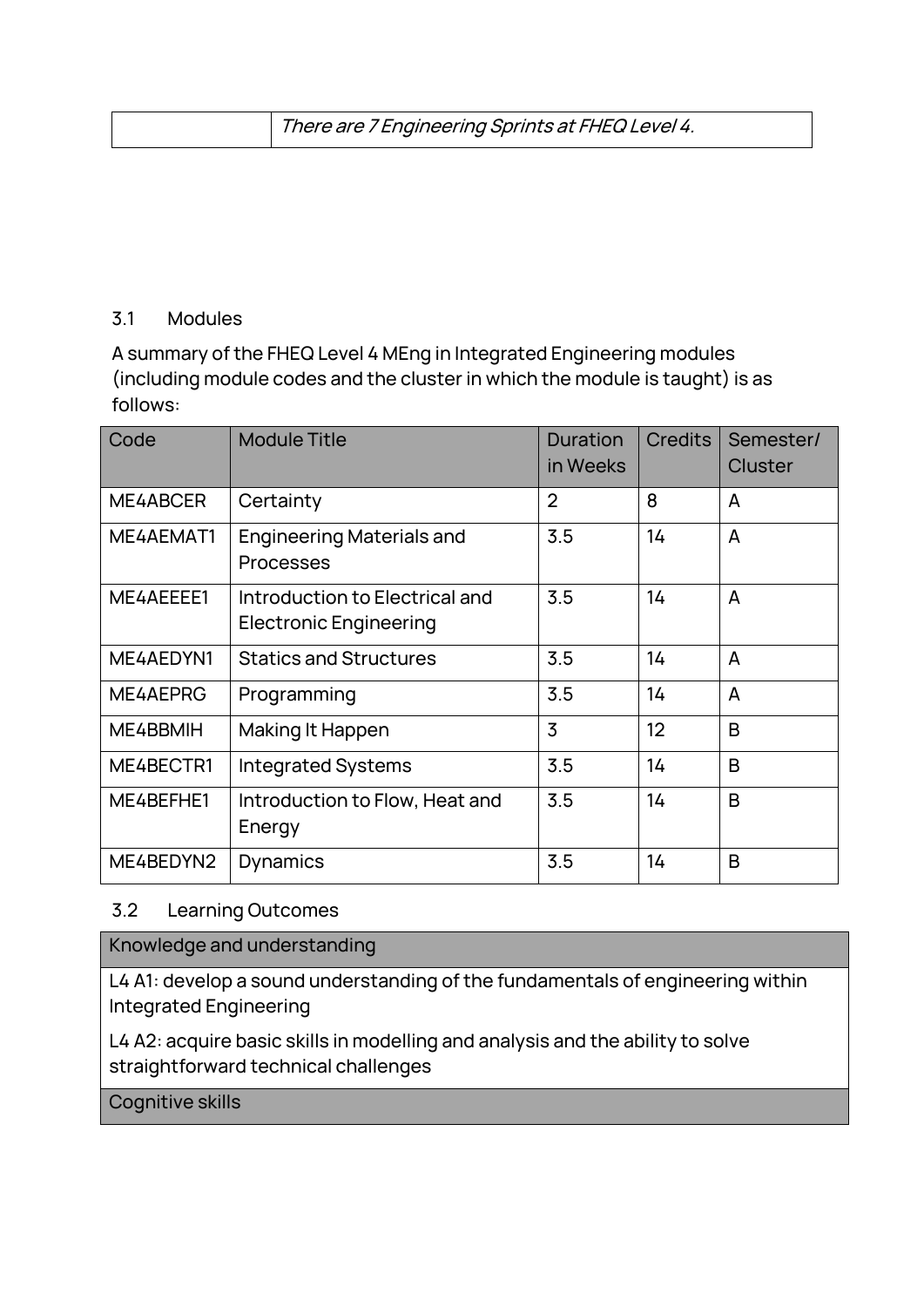L4 B1: acquire basic design skills and the ability to create simple engineering designs using a multi-disciplinary approach

L4 B2: develop an awareness of the responsibilities of engineers in economic, social, and environmental contexts

Practical and professional skills

L4 C1: develop practical skills and the ability to conduct and evaluate experiments

L4 C2: create, use and/or evaluate computer software with integration into engineering solutions

Key/transferable skills

L4 D1: develop project management and communication skills to an expected industrial format

L4 D2: develop cooperative skills through team-based challenges

L4 D3: develop independence and interdependence when learning

L4 D4: develop a responsible and professional attitude

#### <span id="page-16-0"></span>3.3 Nominal Learning Hours (for guidance purposes only)

Nominal learning hours are the number of hours which it is expected that a learner (at a particular level) will spend, on average, to achieve the specified learning outcomes at that level. This will include all learning activities including directed learning, independent study and assessments. One credit is typically described as being equal to 10 hours of notional learning.

| Code      | <b>Seminars</b> | <b>Tutorials</b> | Enrichment<br>Lecture | <b>Directed</b><br>Learning<br>Activities/<br>Supervised<br>Practical<br><b>Tasks</b> | <b>Assessments</b> | Academic<br><b>Skills</b> | <b>Total</b> |
|-----------|-----------------|------------------|-----------------------|---------------------------------------------------------------------------------------|--------------------|---------------------------|--------------|
| ME4ABCER  | 12              | 4                |                       | 44                                                                                    | 10                 | 10 <sup>°</sup>           | 80           |
| ME4AEMAT1 | 12              | 4                | $\overline{2}$        | 91                                                                                    | 16                 | 15                        | 140          |
| ME4AEEEE1 | 12 <sup>°</sup> | 4                | $\overline{2}$        | 89                                                                                    | 18                 | 15                        | 140          |
| ME4AEDYN1 | 12 <sup>°</sup> | 4                | $\overline{2}$        | 88                                                                                    | 19                 | 15                        | 140          |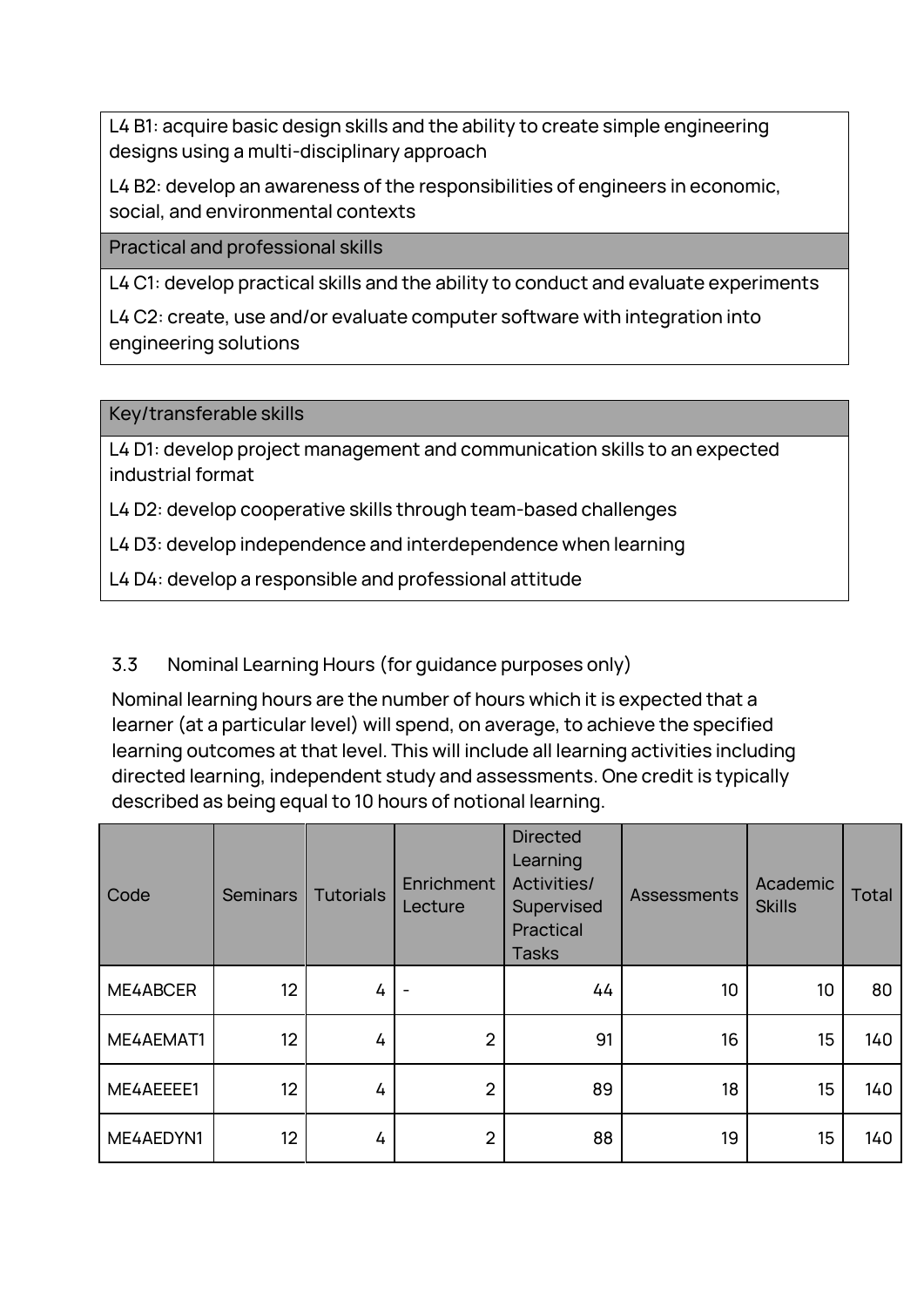| ME4AEPRG     | 12  | 4  | $\overline{2}$ | 92  | 15  | 15  | 140  |
|--------------|-----|----|----------------|-----|-----|-----|------|
| ME4BBMIH     | 18  | 6  |                | 69  | 12  | 15  | 120  |
| ME4BECTR1    | 12  | 4  | $\overline{2}$ | 89  | 18  | 15  | 140  |
| ME4BEFHE1    | 12  | 4  | $\overline{2}$ | 91  | 16  | 15  | 140  |
| ME4BEDYN2    | 12  | 4  | $\overline{2}$ | 90  | 17  | 15  | 140  |
| <b>TOTAL</b> | 114 | 38 | 14             | 743 | 141 | 130 | 1180 |



- $\blacksquare$  Seminars
- **Tutorials**
- **Enrichment Lecture**
- Directed Learning Activities/Supervised Practical Tasks
- Assessments
- Academic Skills

#### <span id="page-17-0"></span>**4.** Framework for Higher Education Qualifications (FHEQ) Level 5

Students at FHEQ Level 5 will develop a more extensive knowledge and understanding of the core areas of engineering with, where appropriate, support in mathematics and sciences. Assessment at FHEQ Level 5 is focused on methodologies which have been selected for the purpose of developing core engineering skills, whilst assessing the ability of the student to apply prior learning. Assessments will therefore include a variety of output media including industry test reports, group presentations, etc. At FHEQ Level 5, students will undertake a community-based challenge activity which will require conceptual thinking, analysis, logical thought, judgment and the clear presentation of their ideas. In addition, students will apply their knowledge and understanding to more complex challenges whilst continuing to develop their independent learning, communication skills and their ability to work in teams.

| Module Type    | <b>Method of Learning Delivery</b>                       |
|----------------|----------------------------------------------------------|
| 8 or 12 Credit | Toolboxes are two-week or three-week modules designed    |
| Module         | to introduce specific skills and competencies which will |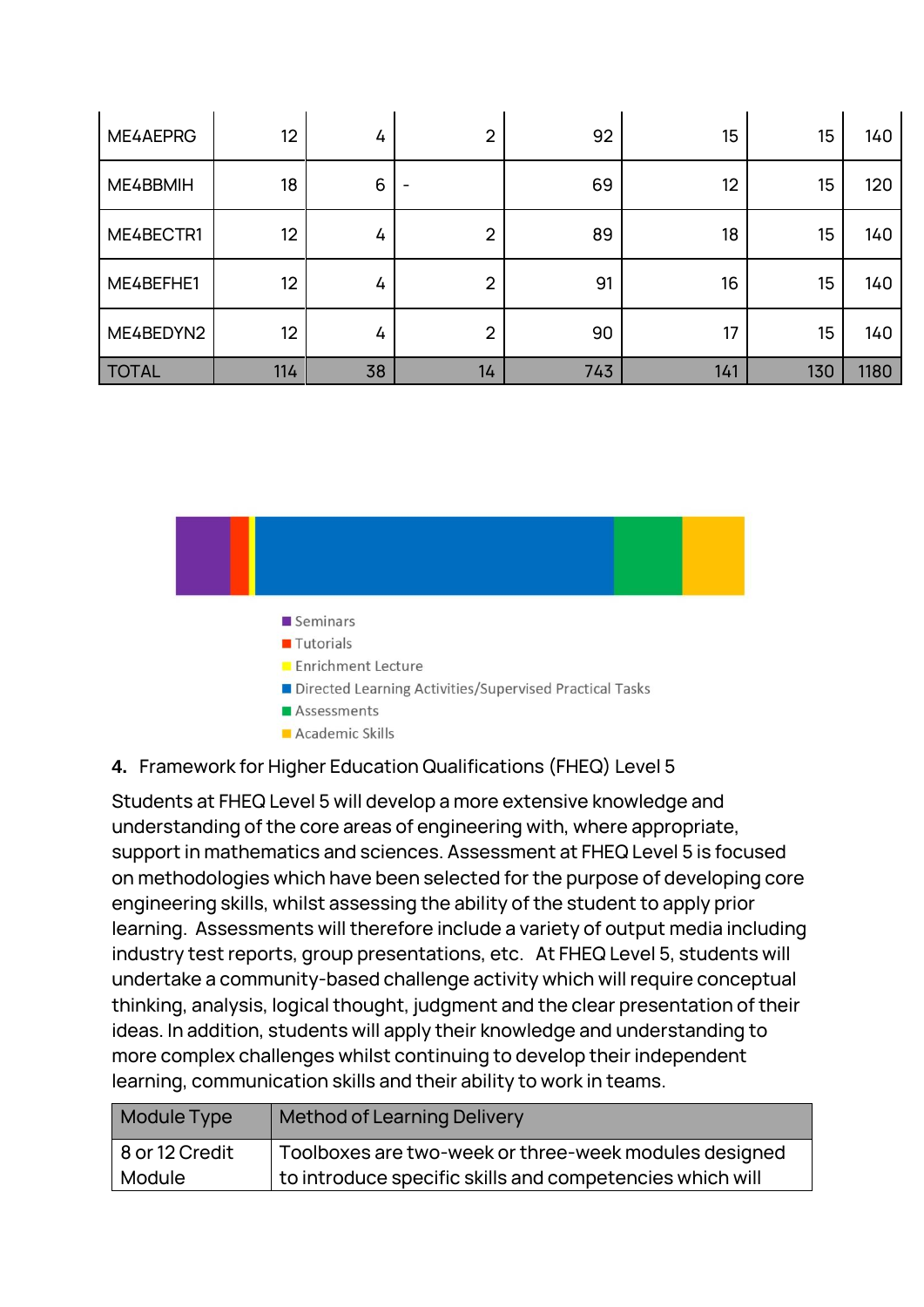| (referred to as a<br>'Toolbox')                                       | have applications throughout the overall programme, for<br>example teamwork and engineering communication.<br>There are 3 Toolboxes at FHEQ Level 5.                                                                                                                                                                                                                                                                                                                                                                                                                                                                                                                                                     |
|-----------------------------------------------------------------------|----------------------------------------------------------------------------------------------------------------------------------------------------------------------------------------------------------------------------------------------------------------------------------------------------------------------------------------------------------------------------------------------------------------------------------------------------------------------------------------------------------------------------------------------------------------------------------------------------------------------------------------------------------------------------------------------------------|
| 14 Credit<br>Module<br>(referred to as<br>an 'Engineering<br>Sprint') | Engineering Sprints are 3.5-week challenge-based modules<br>with emphasis on a particular technical area such as fluid<br>flow or structural behaviour. Students are divided into<br>teams, with each team assigned a challenge that requires<br>exploration and understanding of the technical area. A<br>typical Engineering Sprint consists of tutorials; seminars;<br>supervised practical tasks; and self-directed learning.                                                                                                                                                                                                                                                                        |
|                                                                       | Included within the 7 Engineering Sprints at FHEQ Level 5<br>are 'Community-Based Challenges' consisting of two<br>consecutive Engineering Sprints of direct relevance to the<br>community. Community-Based Challenges enable<br>students to: 1) integrate their technical knowledge; 2)<br>extend their experience of working in teams with external<br>partners on real, current engineering challenges; 3)<br>appraise the human, cultural, economic, business and<br>aesthetic aspects of challenges, and integrate them fully in<br>their solutions; and 4) develop their skills in systems<br>integration, communication and project planning.<br>There are 7 Engineering Sprints at FHEQ Level 5. |

# <span id="page-18-0"></span>4.1 Modules

A summary of the FHEQ Level 5 MEng in Integrated Engineering modules (including module codes and the cluster in which the module is taught) is as follows:

| Code      | <b>Module Title</b>                              | Duration<br>in<br><b>Weeks</b> | <b>Credits</b> | Semester/<br><b>Cluster</b> |
|-----------|--------------------------------------------------|--------------------------------|----------------|-----------------------------|
| ME5CBMAE  | <b>Managing Engineering</b>                      | $\overline{2}$                 | 8              | $\mathsf{C}$                |
| ME5CCCON1 | <b>Community Based Challenge:</b><br>Concept 1   | 3.5                            | 14             | $\mathsf{C}$                |
| ME5CCPRO1 | <b>Community Based Challenge:</b><br>Prototype 1 | 3.5                            | 14             | $\mathsf{C}$                |
| ME5CEEEE2 | Electromagnetics in<br>Engineering               | 3.5                            | 14             | $\mathsf{C}$                |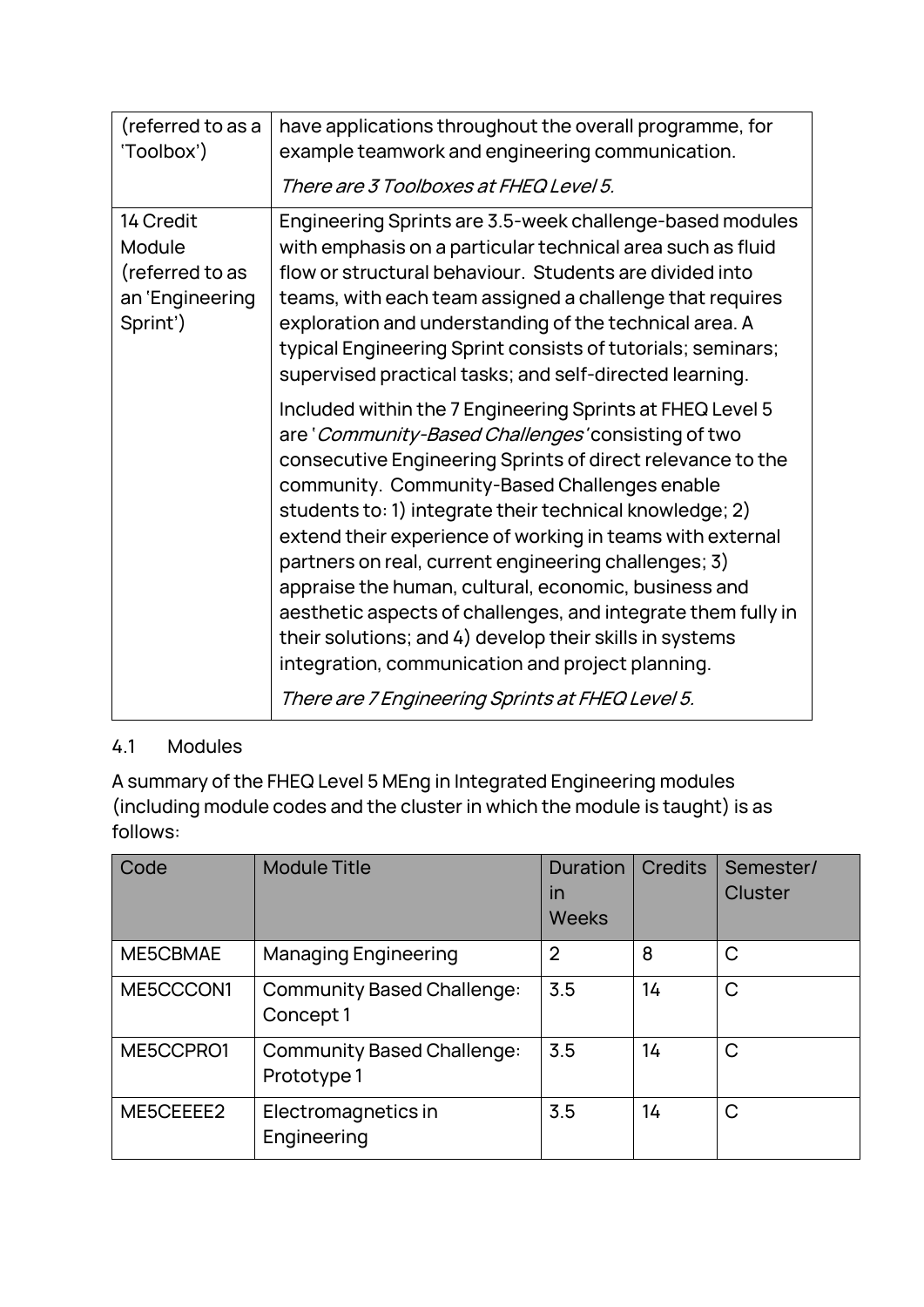| ME5CEMAT2       | <b>Structural Materials and their</b><br>Innovation | 3.5            | 14 | C |
|-----------------|-----------------------------------------------------|----------------|----|---|
| <b>ME5DBINF</b> | Information                                         | $\overline{2}$ | 8  | D |
| ME5DECTR2       | <b>Control Systems</b>                              | 3.5            | 14 | D |
| ME5DEFHE2       | <b>Energy Systems</b>                               | 3.5            | 14 | D |
| ME5DEMAN        | <b>Manufacturing Systems</b><br>Optimisation        | 3.5            | 14 | D |
| ME5DBCIT        | Creativity in a Team                                | $\overline{2}$ | 8  | D |

#### <span id="page-19-0"></span>4.2 Learning Outcomes

#### Knowledge and understanding

L5 A1: develop a detailed understanding of the fundamentals of engineering within Integrated Engineering

L5 A2: acquire and develop further skills in modelling and analysis and the ability to solve well-established technical challenges

#### Cognitive skills

L5 B1: acquire and develop design skills and the ability to create relatively complex engineering designs using a multi-disciplinary approach

L5 B2: further develop an awareness of the responsibilities of engineers in economic, social, and environmental contexts

Practical and professional skills

L5 C1: further develop practical skills and the ability to conduct and evaluate experiments of increasing complexity

Key/transferable skills

L5 D1: develop communication skills, both oral and written, to confidently communicate in a variety of formats to a range of audiences

L5 D2: develop business skills required of an engineer

L5 D3: interact effectively with the rest of the members of their team in all teambased challenges

L5 D4: develop study skills through the successful management of available resources taking responsibility for their own learning

L5 D5: further develop a responsible and professional attitude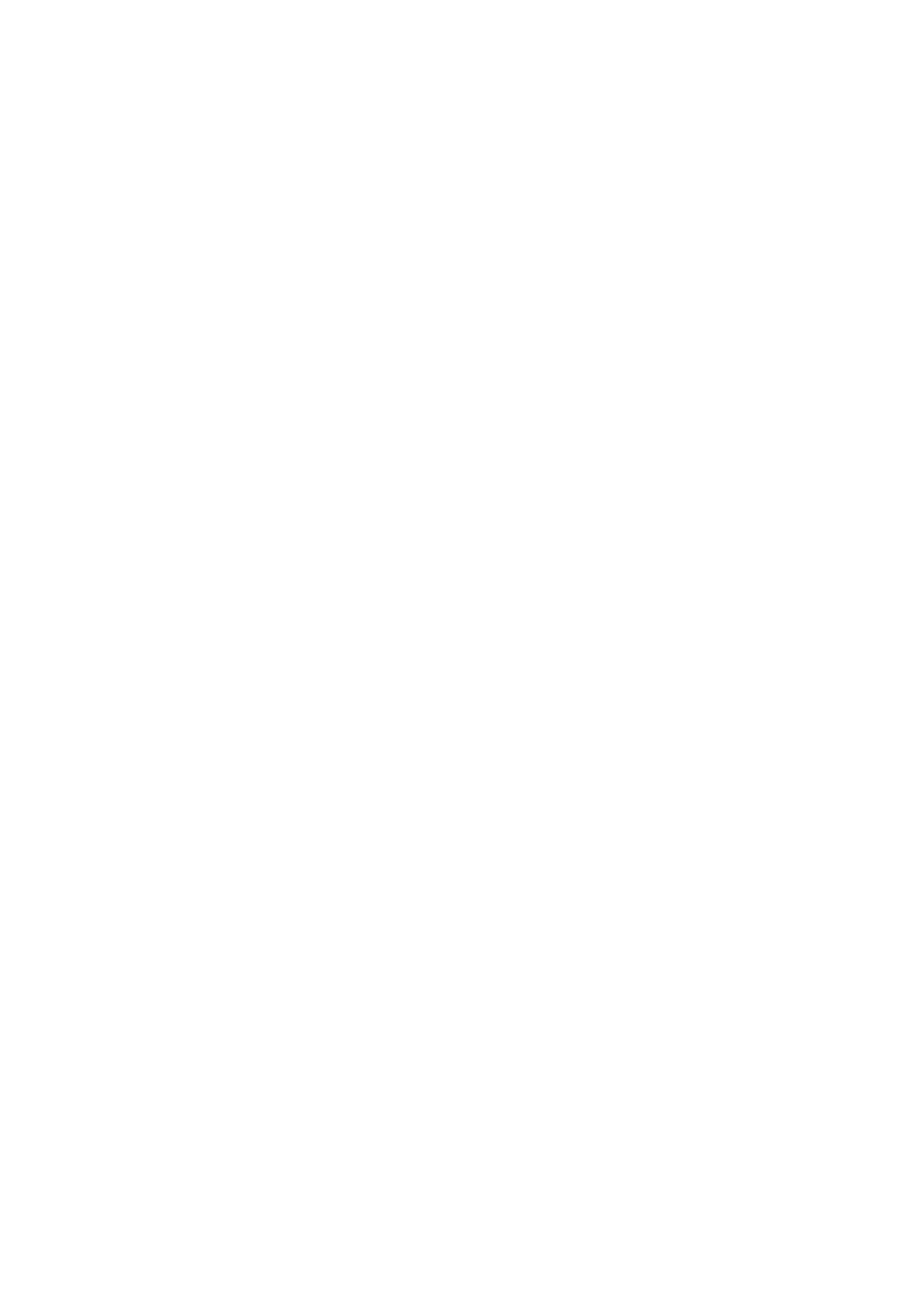# <span id="page-21-0"></span>4.3 Nominal Learning Hours (for guidance purposes only)

| Code         | <b>Seminars</b> | <b>Tutorials</b> | Enrichment<br>Lecture | <b>Directed</b><br>Learning<br>Activities/<br>Supervised<br>Practical<br><b>Tasks</b> | <b>Assessments</b> | Academic<br><b>Skills</b> | Tota |
|--------------|-----------------|------------------|-----------------------|---------------------------------------------------------------------------------------|--------------------|---------------------------|------|
| ME5CBMAE     | 12              | 4                |                       | 40                                                                                    | 14                 | 10                        |      |
| ME5CCCON1    | 10              | 4                | $\overline{2}$        | 87                                                                                    | 22                 | 15                        | 14   |
| ME5CCPRO1    | 10 <sup>1</sup> | 4                | $\overline{2}$        | 87                                                                                    | 22                 | 15                        | 14   |
| ME5CEEEE2    | 10              | 4                | $\overline{2}$        | 85                                                                                    | 24                 | 15                        | 14   |
| ME5CEMAT2    | 10              | 4                | $\overline{2}$        | 92                                                                                    | 17                 | 15                        | 14   |
| ME5DBINF     | 12              | 4                | $\qquad \qquad -$     | 40                                                                                    | 14                 | 10                        |      |
| ME5DECTR2    | 10              | 4                | $\overline{2}$        | 86                                                                                    | 23                 | 15                        | 14   |
| ME5DEFHE2    | 10              | 4                | $\overline{2}$        | 85                                                                                    | 24                 | 15                        | 14   |
| ME5DEMAN     | 10              | 4                | $\overline{2}$        | 90                                                                                    | 19                 | 15                        | 14   |
| ME5DBCIT     | 12              | 4                |                       | 42                                                                                    | 12                 | 10                        |      |
| <b>TOTAL</b> | 106             | 40               | 14                    | 734                                                                                   | 191                | 135                       | 122  |



- $\blacksquare$  Seminars
- Tutorials
- Enrichment Lecture
- Directed Learning Activities/Supervised Practical Tasks
- Assessments
- Academic Skills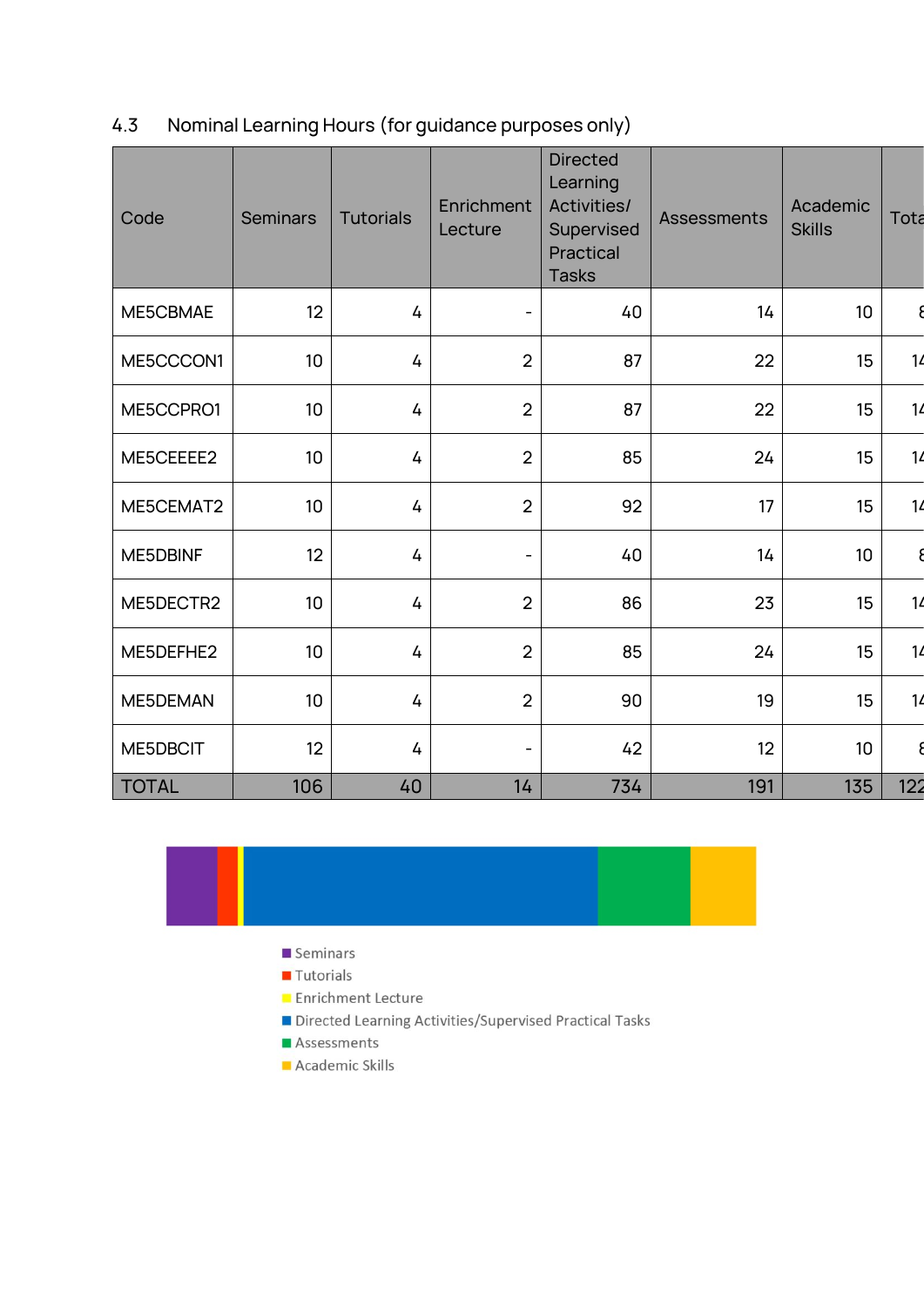# <span id="page-22-0"></span>**5.** Framework for Higher Education Qualifications (FHEQ) Level 6

By the end of FHEQ Level 6 it is expected that students will have become selfmotivated, efficient and organised independent learners. Assessment methods are designed to include a combination of both academic and industrially focused formats. Focus will be given to assessing the development and attainment of the knowledge and understanding necessary to apply technology to engineering problems and processes, and to maintain and manage current technology. At FHEQ Level 6, students will be required to undertake an individual Bachelor's Engineering Project where they will develop technical and professional skills.

| <b>Module Type</b>                                                    | <b>Method of Learning Delivery</b>                                                                                                                                                                                                                                                                                                                                                                                                                                                                                                                                                                                                                     |
|-----------------------------------------------------------------------|--------------------------------------------------------------------------------------------------------------------------------------------------------------------------------------------------------------------------------------------------------------------------------------------------------------------------------------------------------------------------------------------------------------------------------------------------------------------------------------------------------------------------------------------------------------------------------------------------------------------------------------------------------|
| 8 or 12 Credit<br>Module<br>(referred to as a<br>'Toolbox')           | Toolboxes are two-week or three-week modules designed<br>to introduce specific skills and competencies which will<br>have applications throughout the overall programme, for<br>example teamwork and engineering communication.                                                                                                                                                                                                                                                                                                                                                                                                                        |
|                                                                       | There is 1 Toolbox at FHEQ Level 6.                                                                                                                                                                                                                                                                                                                                                                                                                                                                                                                                                                                                                    |
| 14 Credit<br>Module<br>(referred to as<br>an 'Engineering<br>Sprint') | Engineering Sprints are 3.5-week challenge-based modules<br>with emphasis on a particular technical area such as fluid<br>flow or structural behaviour. Students are divided into<br>teams, with each team assigned a challenge that requires<br>exploration and understanding of the technical area. A<br>typical Engineering Sprint consists of tutorials; seminars;<br>supervised practical tasks; and self-directed learning.                                                                                                                                                                                                                      |
|                                                                       | Included within the 8 Engineering Sprints at FHEQ Level 6<br>are 'Community-Based Challenges' consisting of two<br>consecutive Engineering Sprints of direct relevance to the<br>community. Community-Based Challenges enabling<br>students to: 1) integrate their technical knowledge; 2)<br>extend their experience of working in teams with external<br>partners on real, current engineering challenges; 3)<br>appraise the human, cultural, economic, business and<br>aesthetic aspects of challenges, and integrate them fully in<br>their solutions; and 4) develop their skills in systems<br>integration, communication and project planning. |
|                                                                       | At FHEQ Level 6 students will participate in one individual<br>'Bachelor's Engineering Project' as part of the Engineering<br>Sprints. Bachelor's Engineering Projects will typically be<br>suggested by a collaborating organisation in the private or<br>public sectors; others may be student-designed by                                                                                                                                                                                                                                                                                                                                           |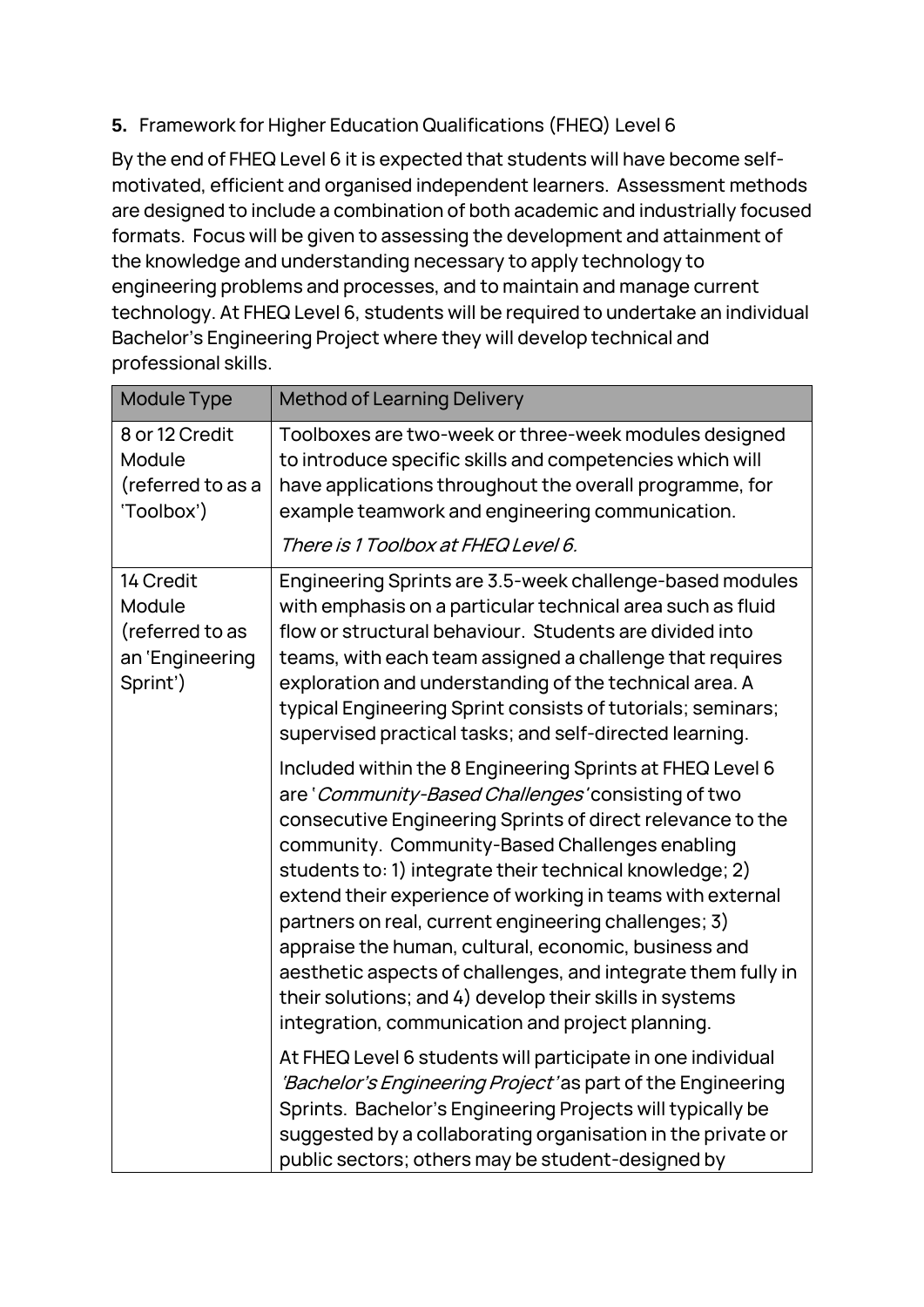|  | negotiation. In completing the challenge the student will   |
|--|-------------------------------------------------------------|
|  | need to draw upon, synthesize and apply prior learning, and |
|  | to acquire new knowledge in relevant areas, primarily       |
|  | through self-directed and interdependent learning. Wider    |
|  | considerations will also be needed and, depending on the    |
|  | nature of the challenge, will include ethical, sustainable, |
|  | cultural, social, commercial, and financial considerations. |
|  | Tutorials, supervised project work and directed             |
|  | independent learning activities will be supported by an     |
|  | invited supervisor from a client organisation and an NMITE  |
|  | educator.                                                   |
|  | There are 8 Engineering Sprints at FHEQ Level 6.            |
|  |                                                             |

# <span id="page-23-0"></span>5.1 Modules

A summary of the FHEQ Level 6 MEng in Integrated Engineering modules (including module codes and the cluster in which the module is taught) is as follows:

| Code      | <b>Module Title</b>                              | Duration<br>in<br><b>Weeks</b> | <b>Credits</b> | Semester/<br><b>Cluster</b> |
|-----------|--------------------------------------------------|--------------------------------|----------------|-----------------------------|
| ME6EEMAT3 | <b>Advanced Materials and Processes</b>          | 3.5                            | 14             | E                           |
| ME6EEDYN3 | <b>Advanced Solid Mechanics</b>                  | 3.5                            | 14             | E                           |
| ME6EBPPF  | Past, Present and Future                         | $\overline{2}$                 | 8              | E                           |
| ME6ECCON2 | <b>Community Based Challenge:</b><br>Concept 2   | 3.5                            | 14             | E                           |
| ME6ECPRO2 | <b>Community Based Challenge:</b><br>Prototype 2 | 3.5                            | 14             | E                           |
| ME6FEEEE3 | Integrated Electronic Engineering                | 3.5                            | 14             | F                           |
| ME6FEFHE3 | <b>Thermal Fluids</b>                            | 3.5                            | 14             | F                           |
| ME6FECTR3 | <b>Advanced Control Systems</b>                  | 3.5                            | 14             | F                           |
| ME6FABEP  | <b>Bachelor's Engineering Project</b>            | 3.5                            | 14             | F                           |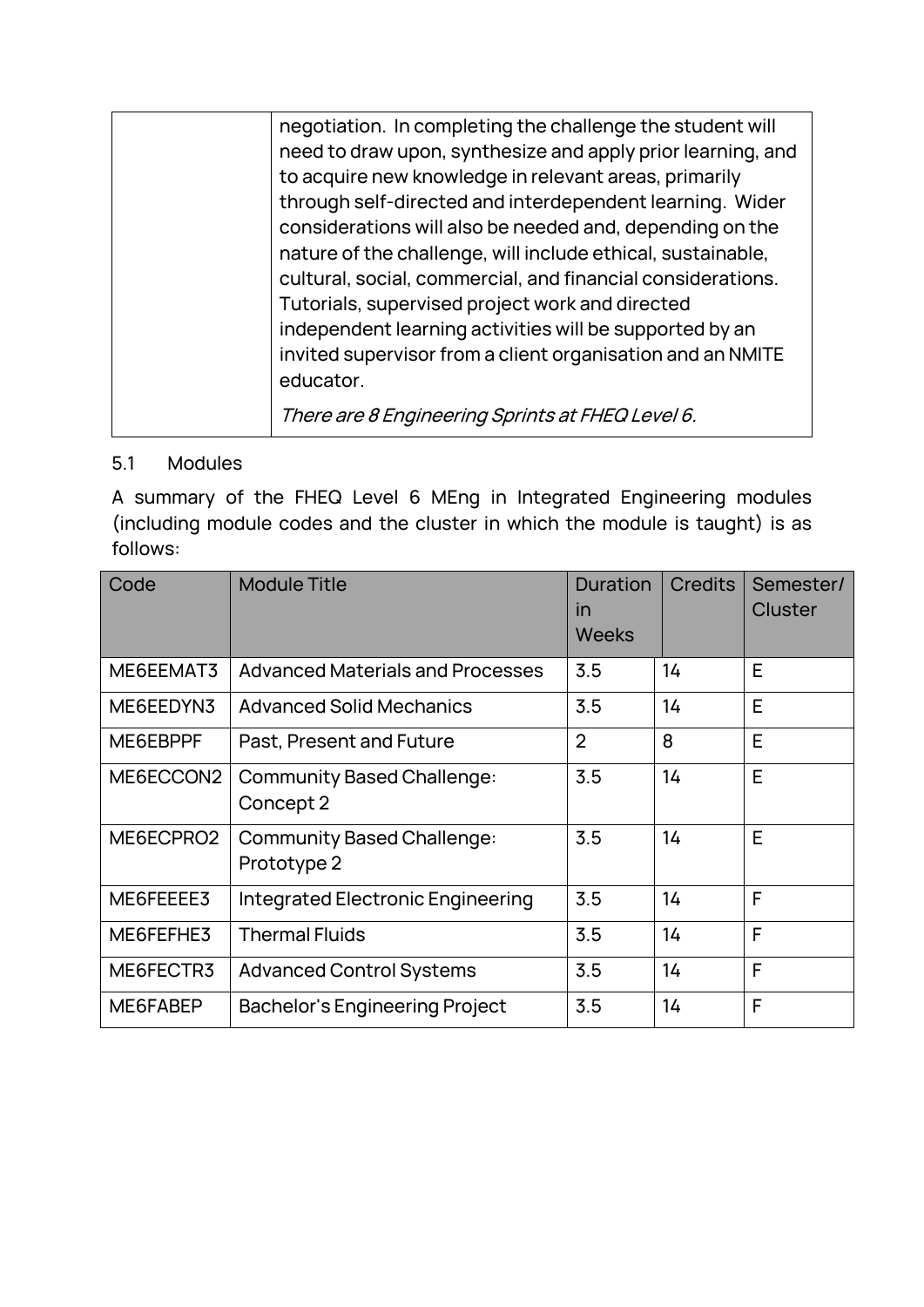#### <span id="page-24-0"></span>5.2 Learning Outcomes

Knowledge and understanding

L6 A1: acquire up-to-date knowledge and understanding of theory and practice within Integrated Engineering

L6 A2: continue to develop skills in modelling and analysis utilising these skills in order to solve complex challenges

#### Cognitive skills

L6 B1: develop creativity, synthesis and design skills, and the ability to create engineering design solutions

Practical and professional skills

L6 C1: design and evaluate experiments and undertake numerical modelling using a range of computer software

Key/transferable skills

L6 D1: continue to develop communication, teamwork and project management skills to a professional standard and be proactive in taking responsibility for the success of a project

L6 D2: develop the facility for independent and interdependent learning, openmindedness, and critical enquiry, including self-reflection

L6 D3: develop the ability to tackle unforeseen demands with confidence and competence as required within industry

#### <span id="page-24-1"></span>5.3 Nominal Learning Hours (for guidance purposes only)

| Code      | <b>Seminars</b> | <b>Tutorials</b> | Enrichment<br>Lecture | <b>Directed</b><br>Learning<br><b>Activities/</b><br>Supervised<br>Practical<br><b>Tasks</b> | <b>Assessments</b> | Academic<br><b>Skills</b> | Total |
|-----------|-----------------|------------------|-----------------------|----------------------------------------------------------------------------------------------|--------------------|---------------------------|-------|
| ME6EEMAT3 | 8               | 4                | $\overline{2}$        | 88                                                                                           | 23                 | 15                        | 140   |
| ME6EEDYN3 | 8               | 4                | $\overline{2}$        | 95                                                                                           | 16                 | 15                        | 140   |
| ME6EBPPF  | 12              | 4                | -                     | 38                                                                                           | 16                 | 10                        | 80    |
| ME6ECCON2 | 8               | 4                | $\overline{2}$        | 83                                                                                           | 28                 | 15                        | 140   |
| ME6ECPRO2 | 8               | 4                | $\overline{2}$        | 85                                                                                           | 26                 | 15                        | 140   |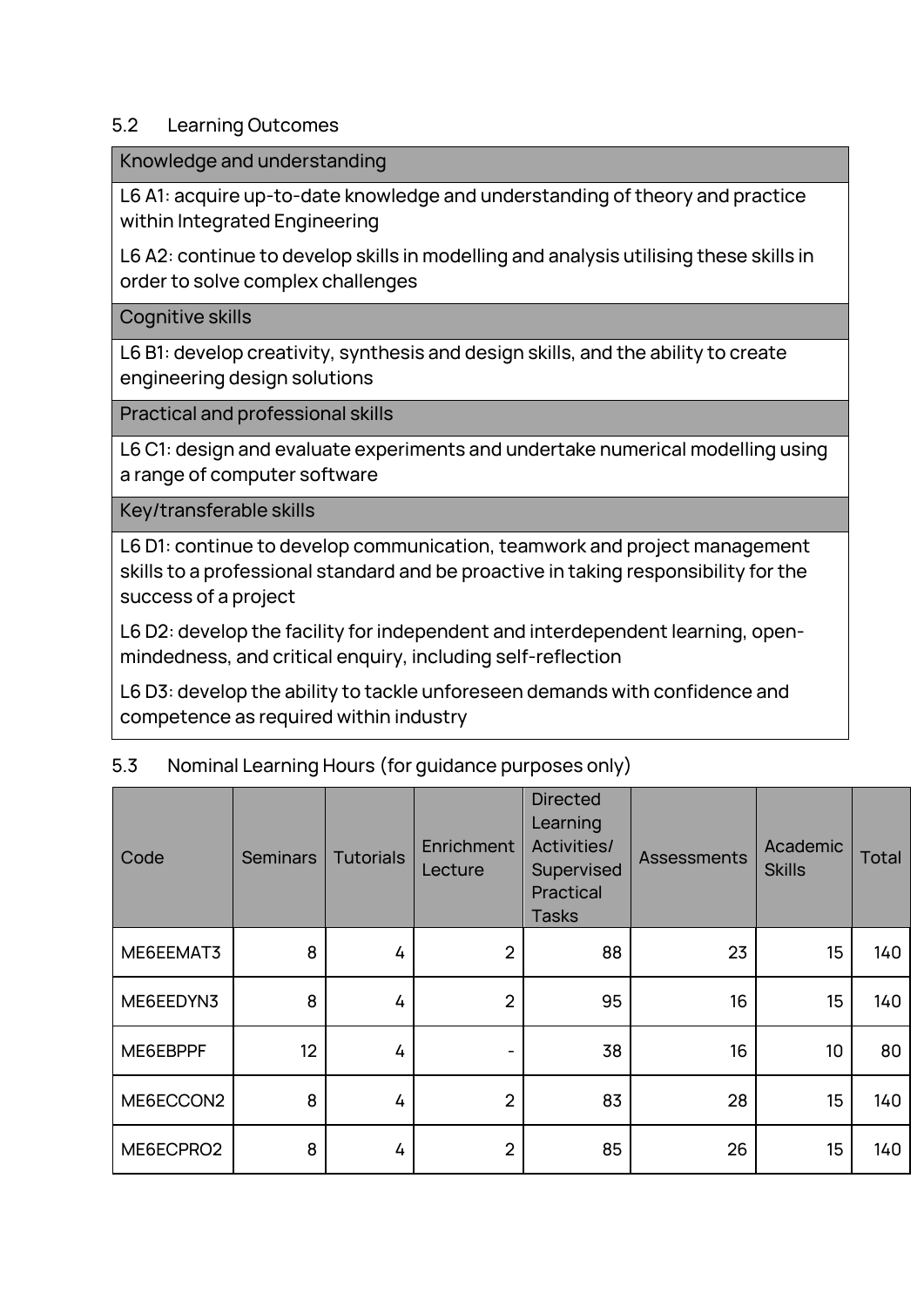| ME6FEEEE3    | 8  | 4  | $\overline{2}$ | 87  | 24  | 15              | 140  |
|--------------|----|----|----------------|-----|-----|-----------------|------|
| ME6FEFHE3    | 8  | 4  | $\overline{2}$ | 90  | 21  | 15 <sub>2</sub> | 140  |
| ME6FECTR3    | 8  | 4  | $\overline{2}$ | 94  | 17  | 15              | 140  |
| ME6FABEP     | 6  |    | $\overline{2}$ | 94  | 23  | 15              | 140  |
| <b>TOTAL</b> | 74 | 32 | 16             | 754 | 194 | 130             | 1200 |



- $\blacksquare$  Seminars
- **Tutorials**
- Enrichment Lecture
- Directed Learning Activities/Supervised Practical Tasks
- Assessments
- Academic Skills

#### <span id="page-25-0"></span>**6.** Framework for Higher Education Qualifications (FHEQ) Level 7

Students will complete a series of four Advanced Engineering Sprints exploring engineering challenges in depth in thematic areas such as health, energy, infrastructure, and security. Following these challenges, the students will be required to undertake an individual Master's Engineering Project. They will develop enhanced technical and professional skills, and specialist knowledge. In addition, students will be required to record and reflect on their accumulating experiences for later use in professional recognition. Assessments at FHEQ Level 7 are designed to assess engineering capability and industry readiness, and therefore adopt mechanisms which assess ability in application. Assessment methods include a combination of both academic and industrially focused formats. These include academic reports such as literature reviews, laboratory and experimental write-ups, project reports and industry relevant formats such as industry-based test report, design review presentation and technical communication. Assessments therefore provide a demonstration of the greater range and depth of specialist knowledge at FHEQ Level 7, within a research and industrial environment, as well as a broader and more general academic base. The foundation for leadership and a wider appreciation of the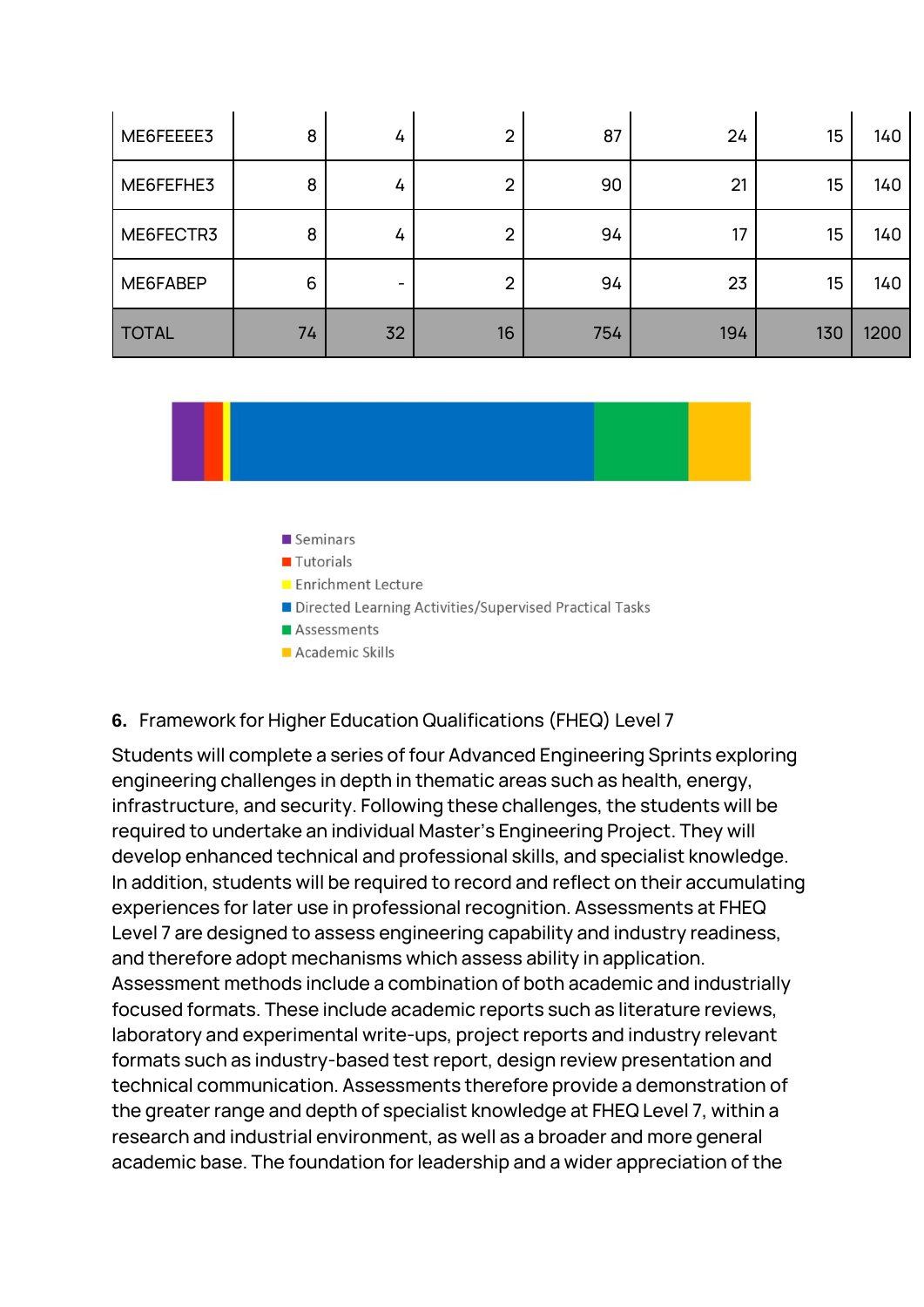economic, legal, social, ethical, and environmental context of engineering are also included.

| Module Type                                                                      | <b>Method of Learning Delivery</b>                                                                                                                                                                                                                                                                                                                                                                                                                                                                                                                                                                                                                                                                                                                                                            |
|----------------------------------------------------------------------------------|-----------------------------------------------------------------------------------------------------------------------------------------------------------------------------------------------------------------------------------------------------------------------------------------------------------------------------------------------------------------------------------------------------------------------------------------------------------------------------------------------------------------------------------------------------------------------------------------------------------------------------------------------------------------------------------------------------------------------------------------------------------------------------------------------|
| 14 Credit<br>Module<br>(referred to as<br>an 'Engineering<br>Sprint')            | Engineering Sprints are 3.5-week challenge-based modules<br>where students are divided into teams, with each team<br>assigned a challenge that requires exploration and<br>understanding of the technical area. A typical Engineering<br>Sprint consists of tutorials; seminars; supervised practical<br>tasks; and self-directed learning.                                                                                                                                                                                                                                                                                                                                                                                                                                                   |
|                                                                                  | At FHEQ Level 7 the Engineering Sprints focus on developing<br>advanced knowledge in thematic areas such as Health;<br>Energy; Infrastructure and Security. They: 1) fulfil NMITE's<br>aim of ensuring graduates have extensive experience of<br>working at an advanced level in teams; 2) ensure students<br>have deep and broad technical knowledge, and the ability to<br>extend and synthesize it; 3) ensure students consider,<br>variously, the human, cultural, economic, business and<br>aesthetic aspects of problems, and integrate them fully in<br>their solutions; and 4) give students multiple opportunities<br>to develop their communication skills at an advanced level.<br>The 4 Engineering Sprints at FHEQ Level 7 are referred to as<br>'Advanced Engineering Sprints'. |
|                                                                                  | There are 4 Engineering Sprints at FHEQ Level 7.                                                                                                                                                                                                                                                                                                                                                                                                                                                                                                                                                                                                                                                                                                                                              |
| 64 Credit<br>Module<br>(referred to as a<br>Master's<br>Engineering<br>Project') | Students will participate in an individual 'Master's<br>Engineering Project'for 16 weeks. Master's Engineering<br>Projects will typically be undertaken with an industrial or<br>community partner in a professional engineering context<br>and address an industrial or social need. In other cases, the<br>project may be research-based or self-defined by students<br>(subject to academic approval). In all cases technical<br>complexity, novelty, and a requirement to meet the needs<br>of varied stakeholders will be present. In addition, the<br>student will need to draw upon, synthesize and apply prior<br>learning, and to acquire new, advanced knowledge in<br>relevant areas, primarily by self-directed and<br>interdependent learning. Wider considerations will be      |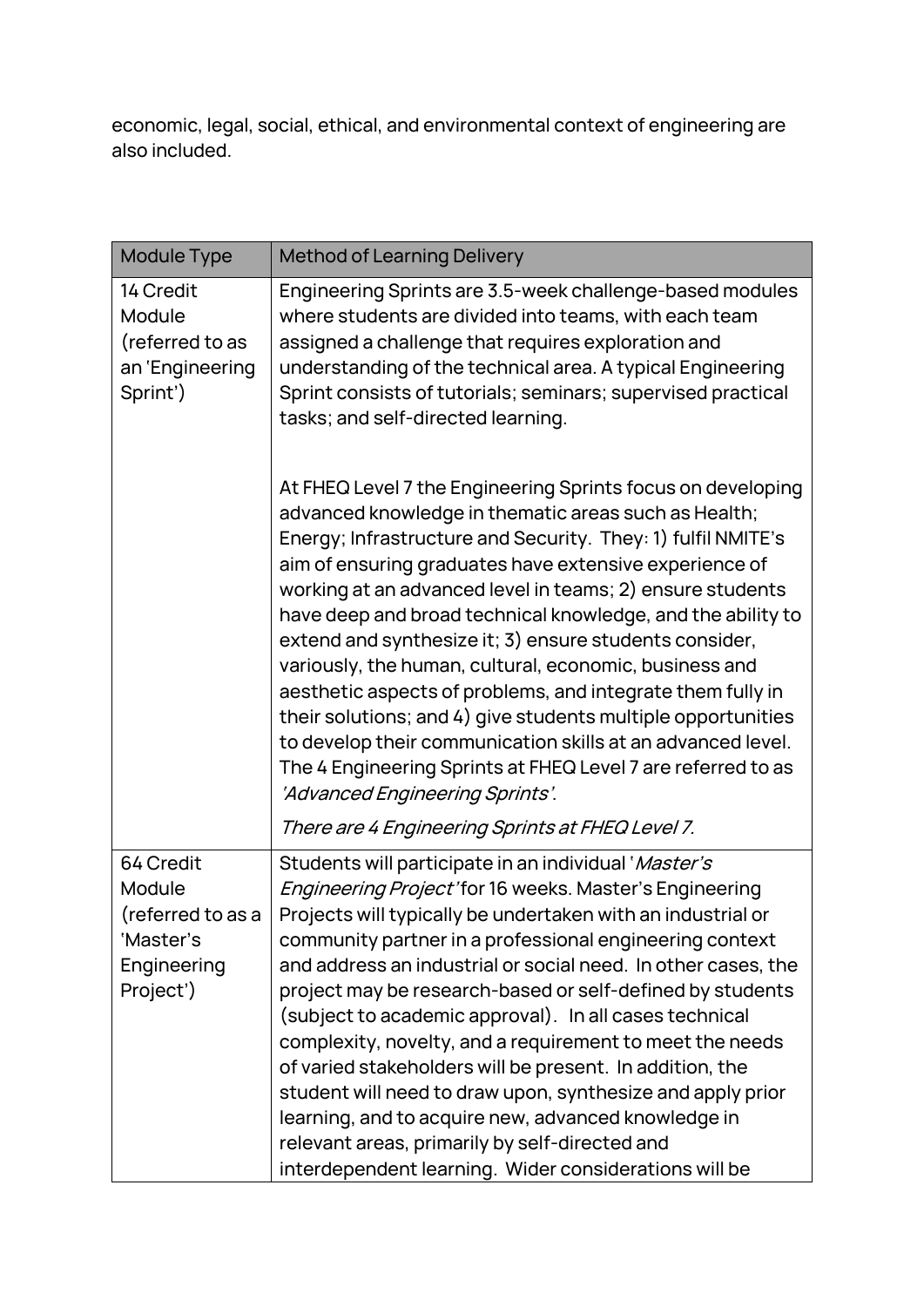| needed and, depending on the nature of the challenge, will   |
|--------------------------------------------------------------|
| include a combination of ethical, sustainable, cultural,     |
| social, commercial and financial considerations. Tutorials,  |
| supervised project work and directed independent learning    |
| activities will be supported by an invited supervisor from a |
| client organisation and a NMITE educator.                    |
| There is one Master's Engineering Project at FHEQ Level 7.   |

#### <span id="page-27-0"></span>6.1 Modules

A summary of the FHEQ Level 7 MEng in Integrated Engineering modules (including module codes and the cluster in which the module is taught) is as follows:

| Code     | <b>Module Title</b>                                        | Duration<br>in Weeks | <b>Credit</b><br>S | Semester<br>/ Cluster |
|----------|------------------------------------------------------------|----------------------|--------------------|-----------------------|
| ME7GAIST | <b>Advanced Integrated Engineering</b><br>- Infrastructure | 3.5                  | 14                 | G                     |
| ME7GAEGY | <b>Advanced Integrated Engineering</b><br>- Energy         | 3.5                  | 14                 | G                     |
| ME7GAHEA | <b>Advanced Integrated Engineering</b><br>- Health         | 3.5                  | 14                 | G                     |
| ME7GASTY | <b>Advanced Integrated Engineering</b><br>- Security       | 3.5                  | 14                 | G                     |
| ME7HAMEP | Master's Engineering Project                               | 16                   | 64                 | H                     |

#### <span id="page-27-1"></span>6.2 Learning Outcomes

# Knowledge and understanding

L7 A1: specialise in considerable depth in a chosen area of Integrated Engineering

L7 A2: acquire up-to-date knowledge and understanding of theory and practice in a chosen area of Integrated Engineering

L7 A3: continue to further develop skills in modelling, analysis and problem solving for complex challenges with a range of uncertainties

#### Cognitive skills

L7 B1: develop advanced creativity, synthesis and design skills, and the ability to create original engineering design solutions to a high professional standard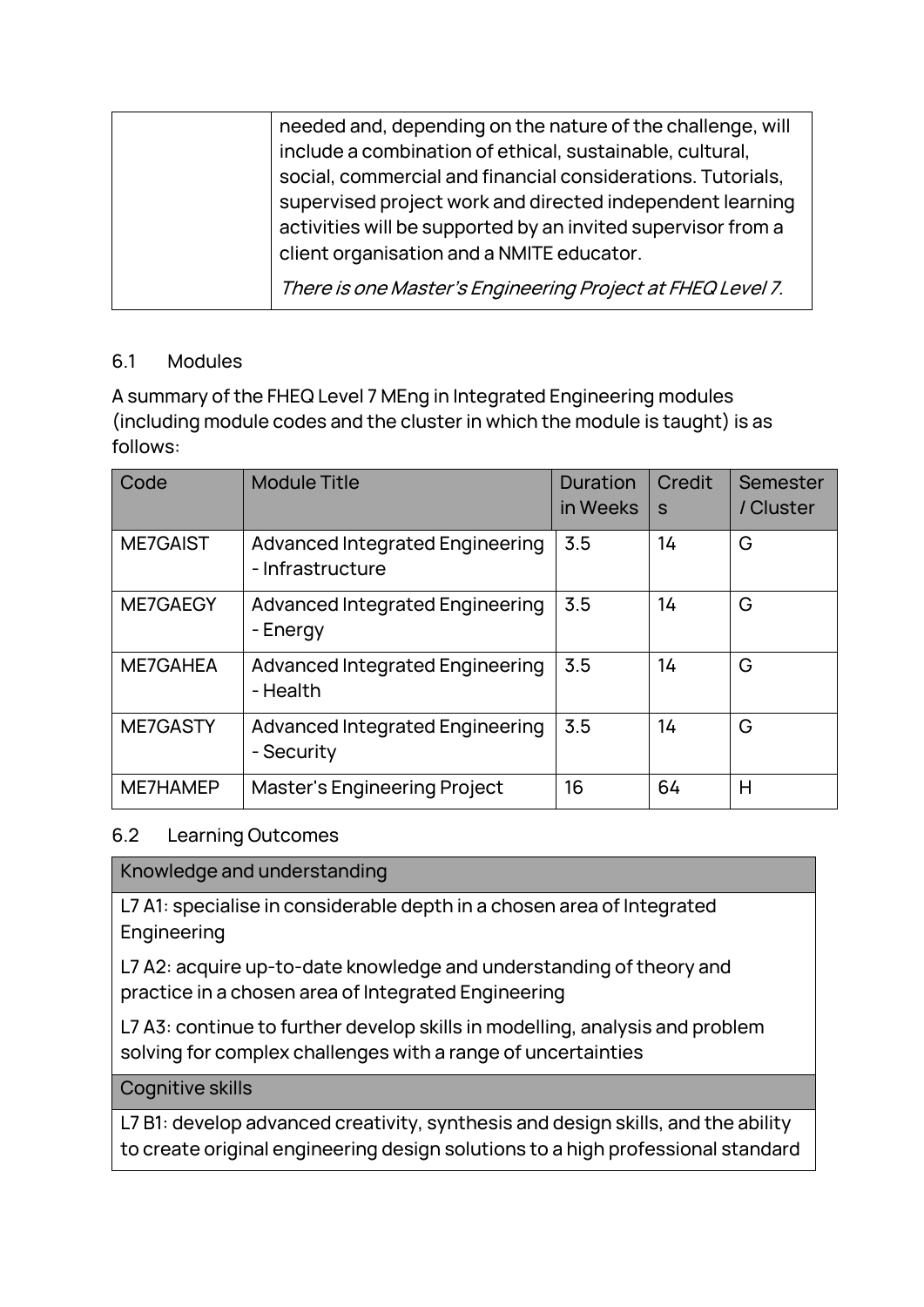Knowledge and understanding

L7 B2: independently design and evaluate experiments to a high standard

Practical and professional skills

L7 C1: record and reflect on experiences and improve performance as the foundation for professional lifelong learning

L7 C2: develop an awareness of the role of future engineers within society

Key/transferable skills

L7 D1: develop self-directed, interdependent learning, open-mindedness, and critical enquiry

L7 D2: develop the ability to tackle unforeseen technical demands and to apply new technologies in novel situations with confidence and competence as expected in industry

L7 D3: practise reflective, meta-cognitive development

L7 D4: lead and work creatively within a team-based project

L7 D5: evaluate the implications of social, cultural, environmental, legal, economic, and commercial drivers in engineering challenges

L7 D6: efficiently and effectively communicate to a professional standard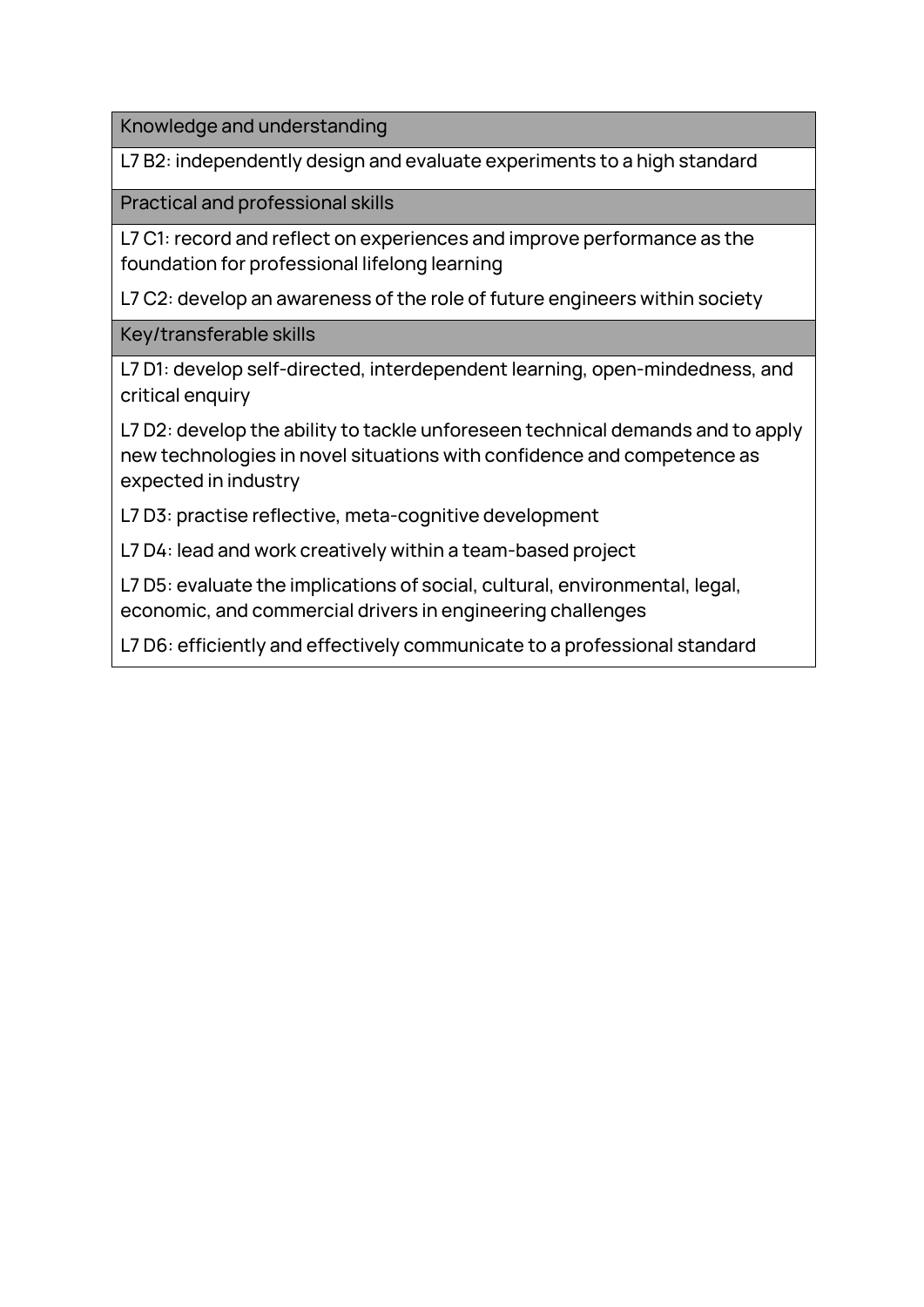| Code         | <b>Seminars</b> | <b>Tutorials</b> | Enrichment<br>Lecture | <b>Directed</b><br>Learning<br><b>Activities/</b><br>Supervised<br><b>Practical</b><br><b>Tasks</b> | <b>Assessments</b> | Academic<br><b>Skills</b> | Total |
|--------------|-----------------|------------------|-----------------------|-----------------------------------------------------------------------------------------------------|--------------------|---------------------------|-------|
| ME7GAIST     | 6               | 4                | $\overline{2}$        | 78                                                                                                  | 35                 | 15                        | 140   |
| ME7GAEGY     | $6\phantom{1}$  | 4                | $\overline{2}$        | 78                                                                                                  | 35                 | 15                        | 140   |
| ME7GAHEA     | 6               | 4                | $\overline{2}$        | 78                                                                                                  | 35                 | 15                        | 140   |
| ME7GASTY     | 6               | 4                | $\overline{2}$        | 78                                                                                                  | 35                 | 15                        | 140   |
| ME7HAMEP     |                 | -                |                       | 597                                                                                                 | 43                 | -                         | 640   |
| <b>TOTAL</b> | 24              | 16               | 8                     | 909                                                                                                 | 183                | 60                        | 1200  |

# <span id="page-29-0"></span>6.3 Nominal Learning Hours (for guidance purposes only)

- Seminars
- **Tutorials**
- Enrichment Lecture
- Directed Learning Activities/Supervised Practical Tasks
- Assessments
- Academic Skills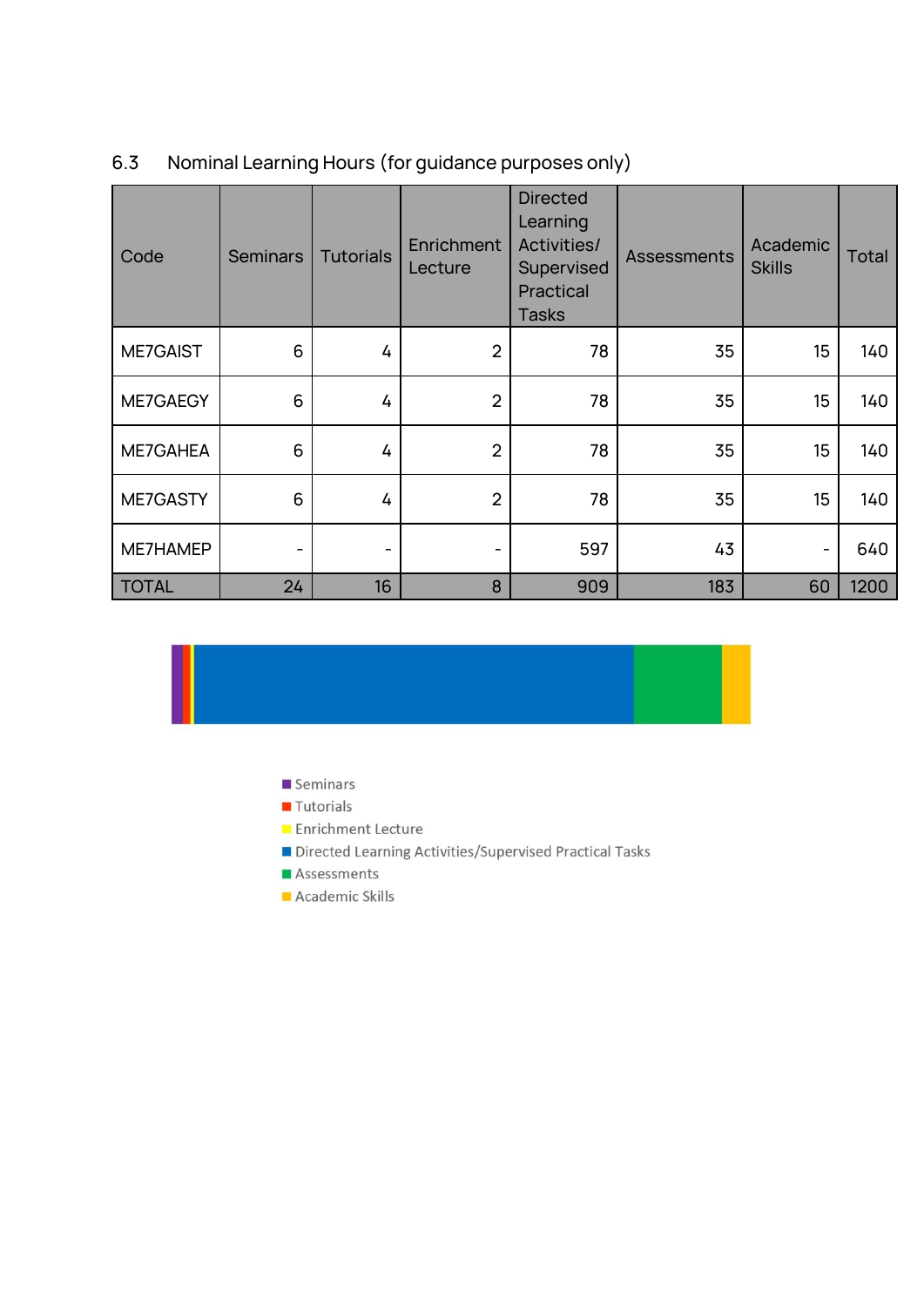# <span id="page-30-0"></span>**7.** Curriculum Map

This table indicates which modules assume responsibility for delivering (shaded) and assessing (✓) particular programme learning outcomes.

| Level | Study<br>module/unit | Programme outcomes |              |              |              |                |                |                |                |                |              |
|-------|----------------------|--------------------|--------------|--------------|--------------|----------------|----------------|----------------|----------------|----------------|--------------|
|       |                      | A <sub>1</sub>     | A2           | <b>B1</b>    | <b>B2</b>    | C <sub>1</sub> | C <sub>2</sub> | D <sub>1</sub> | D <sub>2</sub> | D <sub>3</sub> | D4           |
|       | ME4ABCER             |                    | $\checkmark$ |              |              | $\checkmark$   |                | $\checkmark$   |                | $\checkmark$   | $\checkmark$ |
|       | ME4AEMAT1            | $\checkmark$       | $\checkmark$ |              | $\checkmark$ |                |                |                |                |                |              |
|       | ME4AEEEE1            | $\checkmark$       |              |              |              | $\checkmark$   | $\checkmark$   |                |                |                |              |
|       | ME4AEDYN1            | $\checkmark$       | $\checkmark$ |              |              | $\checkmark$   |                | $\checkmark$   | $\checkmark$   |                |              |
| 4     | ME4AEPRG             |                    | $\checkmark$ |              |              |                | $\checkmark$   |                |                |                |              |
|       | ME4BBMIH             |                    | $\checkmark$ | $\checkmark$ | $\checkmark$ | $\checkmark$   |                | $\checkmark$   |                |                | $\checkmark$ |
|       | ME4BECTR1            | $\checkmark$       | $\checkmark$ | $\checkmark$ |              |                |                |                |                |                |              |
|       | ME4BEFHE1            | $\checkmark$       | $\checkmark$ | $\checkmark$ |              | $\checkmark$   |                |                |                |                |              |
|       | ME4BEDYN2            |                    | $\checkmark$ |              |              | $\checkmark$   |                |                |                |                |              |

| Level | Study<br>module/unit | Programme outcomes |              |              |              |                |                |                |                |    |                |  |  |  |
|-------|----------------------|--------------------|--------------|--------------|--------------|----------------|----------------|----------------|----------------|----|----------------|--|--|--|
|       |                      | A <sub>1</sub>     | A2           | <b>B1</b>    | <b>B2</b>    | C <sub>1</sub> | D <sub>1</sub> | D <sub>2</sub> | D <sub>3</sub> | D4 | D <sub>5</sub> |  |  |  |
| 5     | ME5CBMAE             |                    |              | $\checkmark$ | $\checkmark$ |                | $\checkmark$   | $\checkmark$   |                |    |                |  |  |  |
|       | ME5CCCON1            |                    |              | $\checkmark$ | $\checkmark$ | $\checkmark$   | $\checkmark$   |                | $\checkmark$   |    |                |  |  |  |
|       | ME5CCPRO1            |                    |              | $\checkmark$ | $\checkmark$ | $\checkmark$   | $\checkmark$   |                | $\checkmark$   |    |                |  |  |  |
|       | ME5CEEEE2            | $\checkmark$       | $\checkmark$ | $\checkmark$ |              |                | $\checkmark$   |                |                |    |                |  |  |  |
|       | ME5CEMAT2            | $\checkmark$       | $\checkmark$ |              | $\checkmark$ | $\checkmark$   |                |                |                |    |                |  |  |  |
|       | ME5DBINF             |                    | $\checkmark$ |              | $\checkmark$ |                |                |                |                | ✓  |                |  |  |  |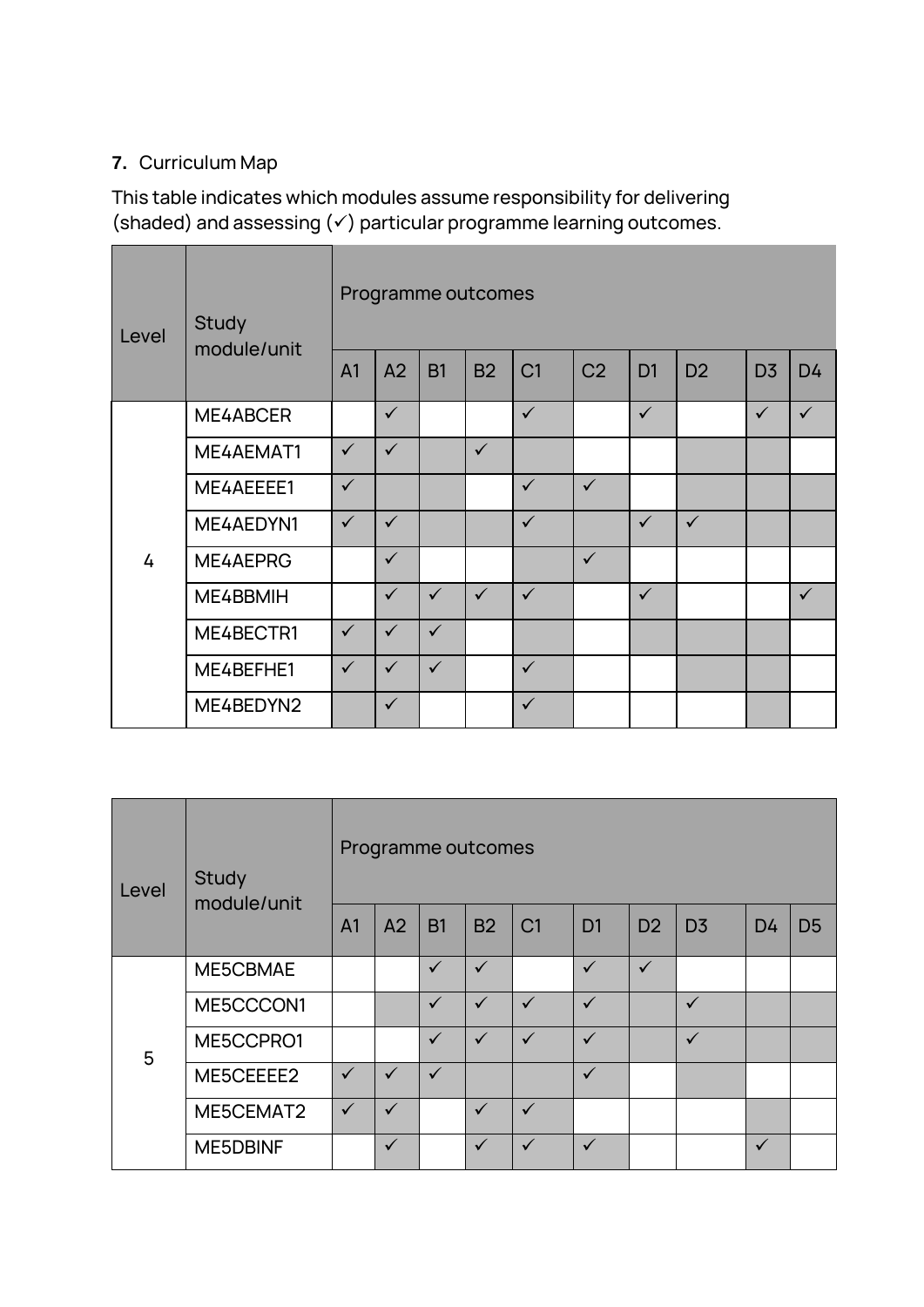|  | ME5DECTR2 |  |  |  |  |  |
|--|-----------|--|--|--|--|--|
|  | ME5DEFHE2 |  |  |  |  |  |
|  | ME5DEMAN  |  |  |  |  |  |
|  | ME5DBCIT  |  |  |  |  |  |

| Level | Study<br>module/unit | Programme outcomes |              |              |                |                |                |                |  |  |  |  |
|-------|----------------------|--------------------|--------------|--------------|----------------|----------------|----------------|----------------|--|--|--|--|
|       |                      | A <sub>1</sub>     | A2           | <b>B1</b>    | C <sub>1</sub> | D <sub>1</sub> | D <sub>2</sub> | D <sub>3</sub> |  |  |  |  |
|       | ME6EEMAT3            | $\checkmark$       | $\checkmark$ | $\checkmark$ | $\checkmark$   | $\checkmark$   |                |                |  |  |  |  |
|       | ME6EEDYN3            | $\checkmark$       | $\checkmark$ |              | $\checkmark$   |                |                |                |  |  |  |  |
|       | ME6EBPPF             |                    |              |              |                | $\checkmark$   | $\checkmark$   | $\checkmark$   |  |  |  |  |
|       | ME6ECCON2            |                    |              | $\checkmark$ |                | $\checkmark$   | $\checkmark$   | $\checkmark$   |  |  |  |  |
| 6     | ME6ECPRO2            | $\checkmark$       | $\checkmark$ | $\checkmark$ |                | $\checkmark$   | $\checkmark$   | $\checkmark$   |  |  |  |  |
|       | ME6FEEEE3            | $\checkmark$       | $\checkmark$ | $\checkmark$ | $\checkmark$   |                |                | $\checkmark$   |  |  |  |  |
|       | ME6FEFHE3            | $\checkmark$       | $\checkmark$ |              | $\checkmark$   |                |                |                |  |  |  |  |
|       | ME6FECTR3            |                    | $\checkmark$ | $\checkmark$ | $\checkmark$   |                |                | $\checkmark$   |  |  |  |  |
|       | ME6FABEP             | $\checkmark$       |              | $\checkmark$ |                | $\checkmark$   | $\checkmark$   | $\checkmark$   |  |  |  |  |